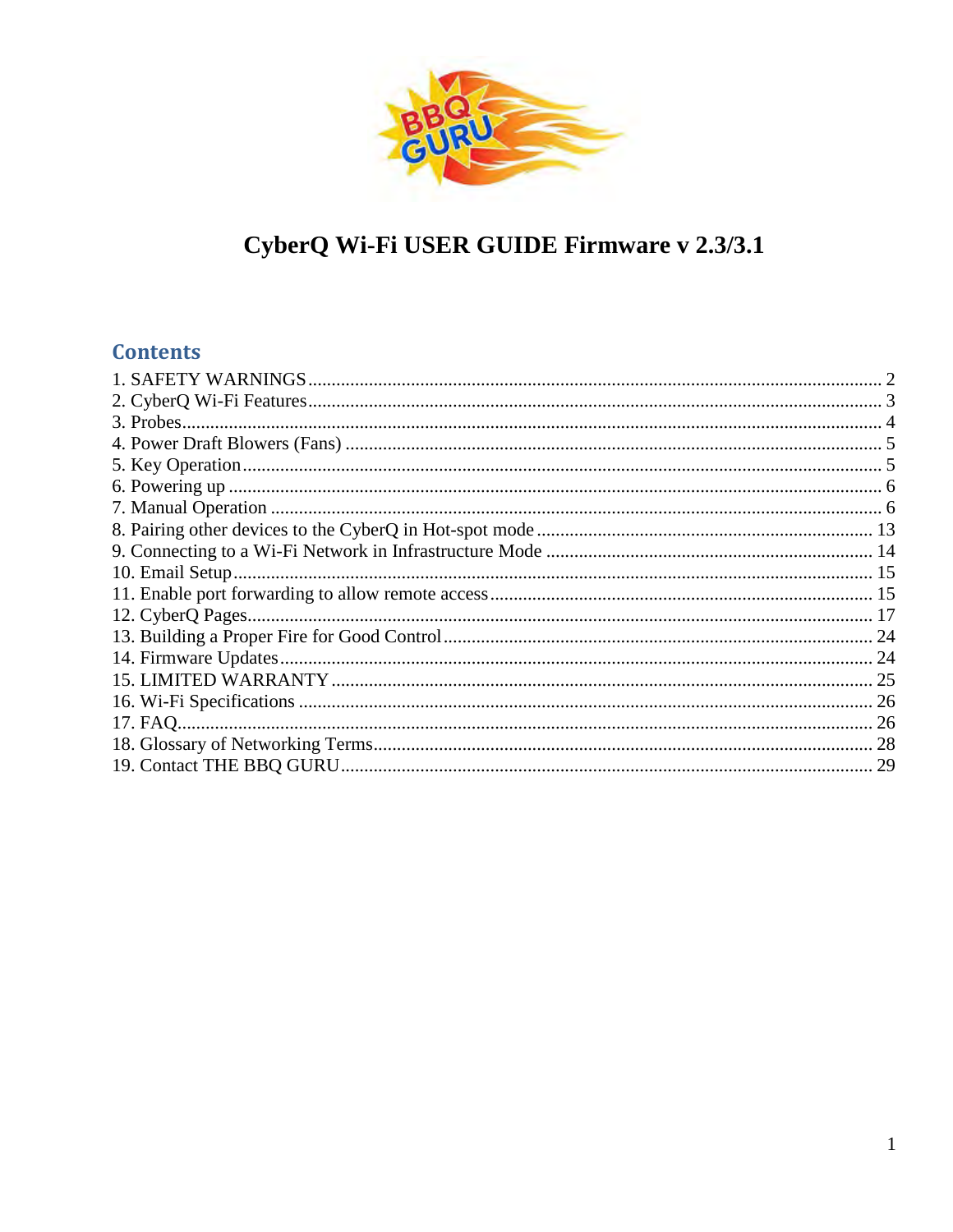### <span id="page-1-0"></span>**1. SAFETY WARNINGS**

#### **INSTALLATION / SAFETY INFORMATION. READ AND UNDERSTAND THIS USERGUIDE COMPLETELY BEFORE INSTALLING OR USING THIS PRODUCT!!**

**WARNING**: FIRE HAZARD, BURN HAZARD!! Even quality electronics can fail CAUSING THE BLOWER TO RUN CONSTANTLY, RESULTING IN EXCESSIVE TEMPERATURES! Power Draft Fans can get the temperature of your pit higher than through natural draft, so use extra caution in opening your pit and determining its placement. Always inspect your fan and probe wires for damage. Damaged wires can cause the blower to run constantly causing your pit to become excessively hot.

**WARNING**: FIRE HAZARD, BURN HAZARD!! FLAMES, SPARKS AND LIT EMBERS CAN EXIT ANY OPENING ON YOUR PIT, CAUSING FIRES - Keep your pit located a safe distance from anything flammable like buildings, walls, solvents, cars, fuel, wood piles, furniture, etc. and always use caution when opening the pit. Be aware that an ember that has fallen or is ejected from the charcoal cooker can be blown by a light wind into a garage or other structure, debris field, woods, or grass field and cause a fire to start. Always have a fire extinguisher and water supply close by. If the cooker is to be used on a combustible surface such as a wooden deck, always place the cooker on a non-flammable pad intended for this purpose.

**WARNING**: FIRE HAZARD, BURN HAZARD !! Even quality electronics can fail and cause the temperature to read incorrectly - BE SURE TO USE A REDUNDANT DIAL THERMOMETER AS A BACKUP TEMPERATURE SENSOR ON YOUR PIT – This will allow you to verify your control's temperature reading for your safety. Even though the CyberQ Wi-Fi can be controlled remotely, allowing you to cook while you are away, someone should always be present when your pit is cooking to prevent fires.

**WARNING**: SMOKE CAN COMBUST WHEN OXYGEN IS INTRODUCED AND PRODUCE SEVERE BURNS – ALWAYS USE CAUTION WHEN OPENING THE LID OR DOOR OF YOUR PIT.

**WARNING**: KEEP YOUR CONTROL DRY – Allowing your control to get wet can cause damage to its electronics and/or make it operate incorrectly CREATING A HAZARDOUS CONDITION.

**WARNING**: Pit fires can occur when liquids are spilled or when cooking at temperatures that cause surfaces inside the cooker to reach the ignition temperature of fats. Never pour or toss water directly into a fat fire. Reduce the temperature by cooling the fire in the firebox with a water spray. Close the cooking chamber door and the firebox while it is steaming to smother the fire. This procedure may need to be repeated several times before the pit fire is under control.

**NOTE:** Pit fires can be largely avoided if the cooker is kept clean and free from fat buildup during or between cooks. Changing drip trays during a cook cycle will help keep flammable fats in the cooker to a minimum. You are dealing with an open fire when you are cooking on charcoal and wood.

**WARNING**: There are hot surfaces on all parts of the cooker before during and after cooking. Always wear protective clothing when tending the cooker or attempting to extinguish a fire or dumping a firebox in the proper ash receptacle at the end of a cook. Always be ready to call your local Fire Company in the case of an emergency before the situation gets out of control.

**CAUTION**: Fire danger is always present, even in the best of conditions. There is no substitute for continuous safety scrutiny on the part of the user.

WARNING: SHOCK HAZARD, HIGH VOLTAGE!! The power supply for this product is plugged into a 120 or 240 VAC Mains. THIS VOLTAGE CAN KILL OR HURT YOU. KEEP THE POWER SUPPLY AWAY FROM WATER AND OFF OF THE GROUND do not let it get exposed to rain or snow and NEVER TOUCH THE POWER SUPPLY IF IT GETS WET.

CAUTION: To satisfy FCC RF Exposure requirements for mobile and base station transmission devices, a separation distance of 20 cm or more should be maintained between the antenna of this device and persons during operation. To ensure compliance, operation at closer than this distance is not recommended. The antenna(s) used for this transmitter must not be co-located or operating in conjunction with any other antenna or transmitter.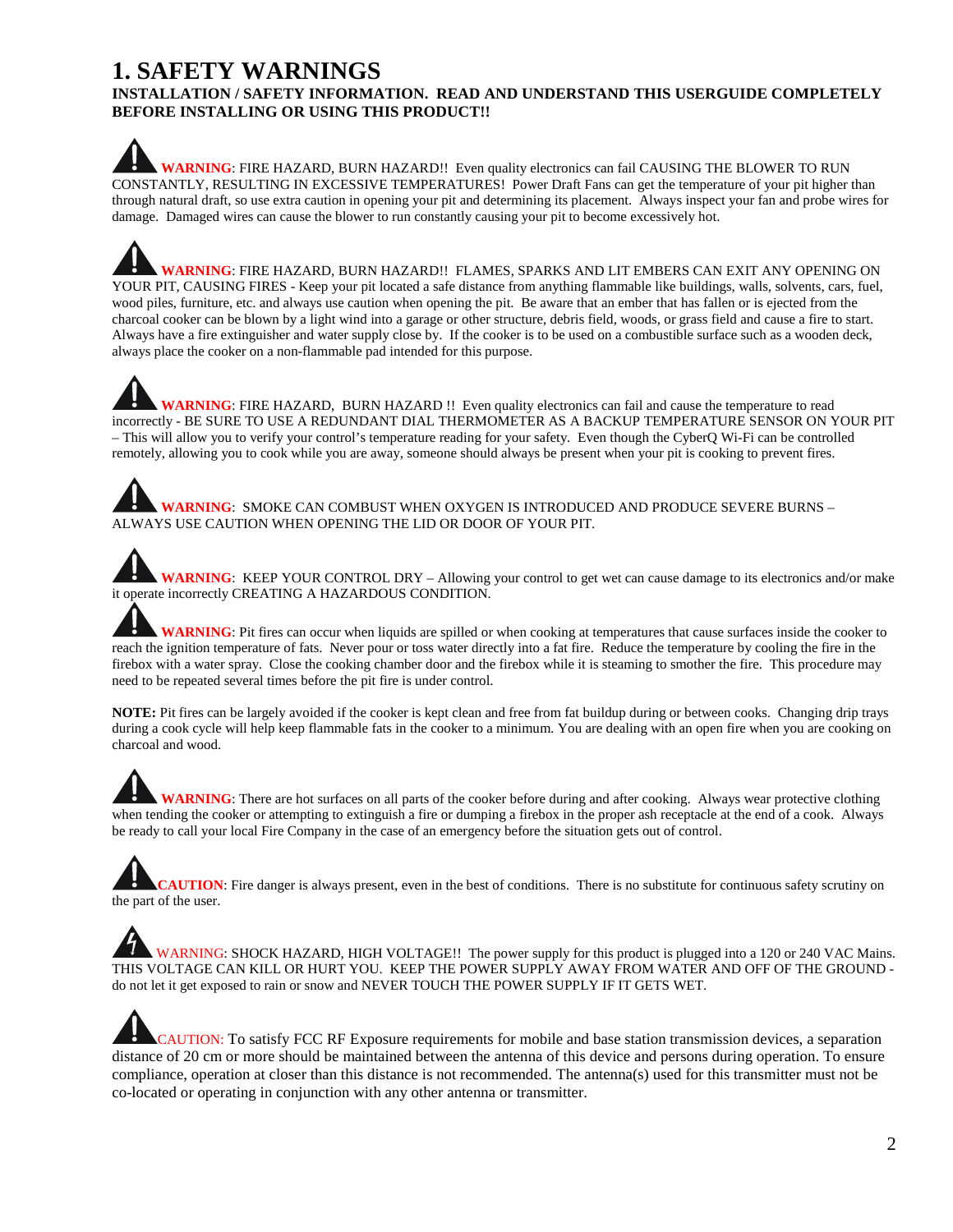The CyberQ Wi-Fi Contains Transmitter Module FCC ID: W70MRF24WG0MAMB with Radio regulation certification for United States (FCC), Canada (IC), Europe (ETSI), Korea(KC), and Japan (ARIB) 2.4 GHz, IEEE Std. 802.11b/g™, and Wi-Fi® certified (WFA ID: WFA16869)

The Wi-Fi components in this product have been certified under Wi-Fi 802.11 withWPA2™, and WPA™ System Interoperability ASD Model Test Plan with Test Engine For IEEE 802.11b and g Devices).

> This equipment has been tested and found to comply with the limits for a Class B digital device, pursuant to part 15 of the FCC Rules. These limits are designed to provide reasonable protection against harmful interference in a residential installation. This equipment generates, uses and can radiate radio frequency energy, and if not installed and used in accordance with the instructions, may cause harmful interference to radio communications. However, there is no guarantee that interference will not occur in a particular installation. If this equipment does cause harmful interference to radio or television reception, which can be determined by turning the equipment off and on, the user is encouraged to try to correct the interference by one or more of the following measures:

- Reorient or relocate the receiving antenna.
- Increase the separation between the equipment and receiver.
- Connect the equipment into an outlet on a circuit different from that to which the receiver is connected.
- Consult the dealer or an experienced radio/TV technician for help.

Other 2.4GHz devices, such as cordless phones and wireless networked devices, may cause interference with the CyberQ Wi-Fi and prevent a reliable connection. It is the customer's responsibility to diagnose the source of the interference and determine which devices need to be turned off or eliminated from the installation.

# <span id="page-2-0"></span>**2. CyberQ Wi-Fi Features**

- Built in Wi-Fi web server allows direct or remote access from your mobile device or PC
- 2.4 GHz, IEEE Std. 802.11 $g^{TM}$ , Wi-Fi® certified (WFA ID: WFA16869)
- 16 character by two line backlit LCD display
- Email alert capability
- Store and switch between hot-spot and infrastructure modes
- Armored high-temperature pit and food (meat) probes
- Controls your pit and monitors up to 3 food (meat) temperatures
- All new full-time adaptive control algorithm learns your pit to provide better stability/accuracy
- Open lid detect senses when the pit's lid is open to minimize the temperature disturbance and recover quickly to the setpoint, can be turned on/off (default is ON)
- Exclusive ramp down feature (cook and hold) lowers your pit temperature as food temperature rises, so your food doesn't overcook
- Scrolling display shows all of your temps, time, and status
- Audible alarm sounds on food done (default is ON)
- Adjustable deviation alarm sounds when your pits temp goes either too high or low
- Real time blower status indication and output % helps you to estimate fuel use
- Display in degrees F or C
- User adjustable number of beeps setting
- 32 to 475 $\degree$  F range with  $+/- 2\degree$  F accuracy
- Runs on 100-240VAC (for worldwide use) or 12VDC for automotive supply use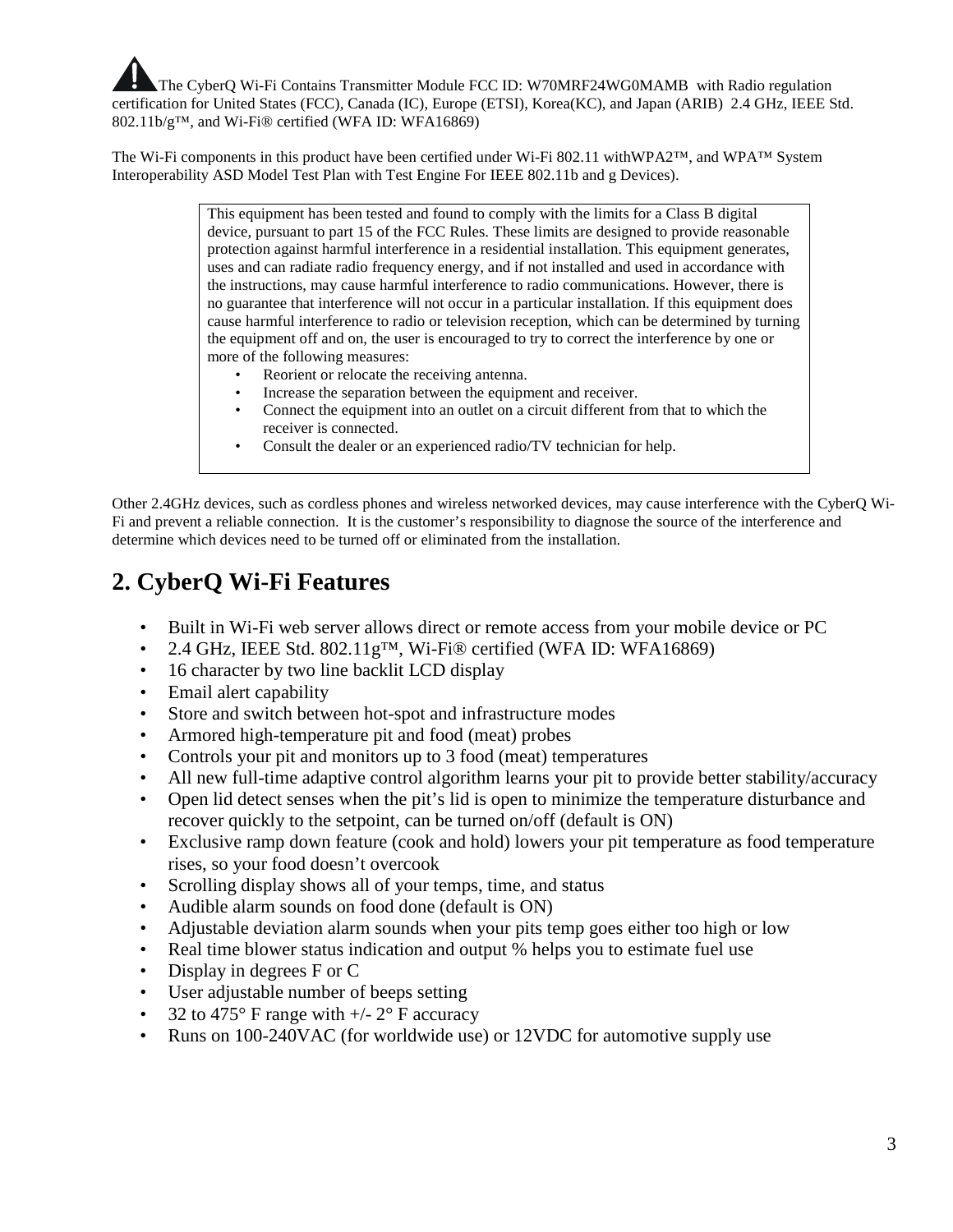# <span id="page-3-0"></span>**3. Probes**

The probes provided with your CyberQ Wi-Fi are stainless steel precision thermocouples. The thermocouple wires have an armor braid with moisture and smoke resistant teflon insulation that is rated for temperatures up to 500 degrees F. The user can pass these thin wires under the lid of the grill or through a small hole without creating a large gap which would allow air to get through (air intrusion). Be careful not to kink these wires or let them come in contact with flames. These probes are userreplaceable and are available at [www.bbqguru.com](http://www.bbqguru.com/)*;* we recommend having a spare set for unforeseen emergencies.

Important Note: Be sure to fully insert your probes into the control. Push the plug into the receptacle until you feel and hear it snap in place. If you do not plug the probes in securely, you may experience sporadic temperature readings and the CyberQ Wi-Fi will not control your cooker accurately. The temperature may also read low, causing you cooker to get excessively hot.

Important Note: The pit probe must be placed in the pit for proper temperature regulation. If the pit probe is not located in the pit, proper control will not take place. This can cause the blower to run constantly causing your pit to become excessively hot.

 Important Note: The Big Green Egg and other ceramic grills present a special-case situation that can lead to early probe failure.

If you use the plate setter heat diffuser, you need to run the probe cables over one of the ceramic legs. The heat coming up through the gaps is intense and focused, and if the cable is exposed to this heat, it "bakes" and begins to break down much more quickly than usual.

Even if you do not use the plate setter, any heat or flame "event" inside your Egg can send a blast of heat – even flames – up the inside of the smoker, sometimes ruining a probe instantly. In this case, we recommend placing a disposable pan inside the Egg to create a "safe zone" for your probes. This can be done with or without the place setter.

It is the very efficiency and insulation that makes the ceramic cookers so versatile that makes special steps necessary. Follow these steps and you can experience the 2-3 year probe life that is common with other types of smokers.

 Important Note: If you decide not to use the food probe(s), they should be unplugged before applying power to the CyberQ Wi-Fi, not during operation. This will allow the CyberQ Wi-Fi time to sense how you are trying to cook and configure its alarm operation to prevent false food alarms. You can also leave a food probe plugged in and not use it.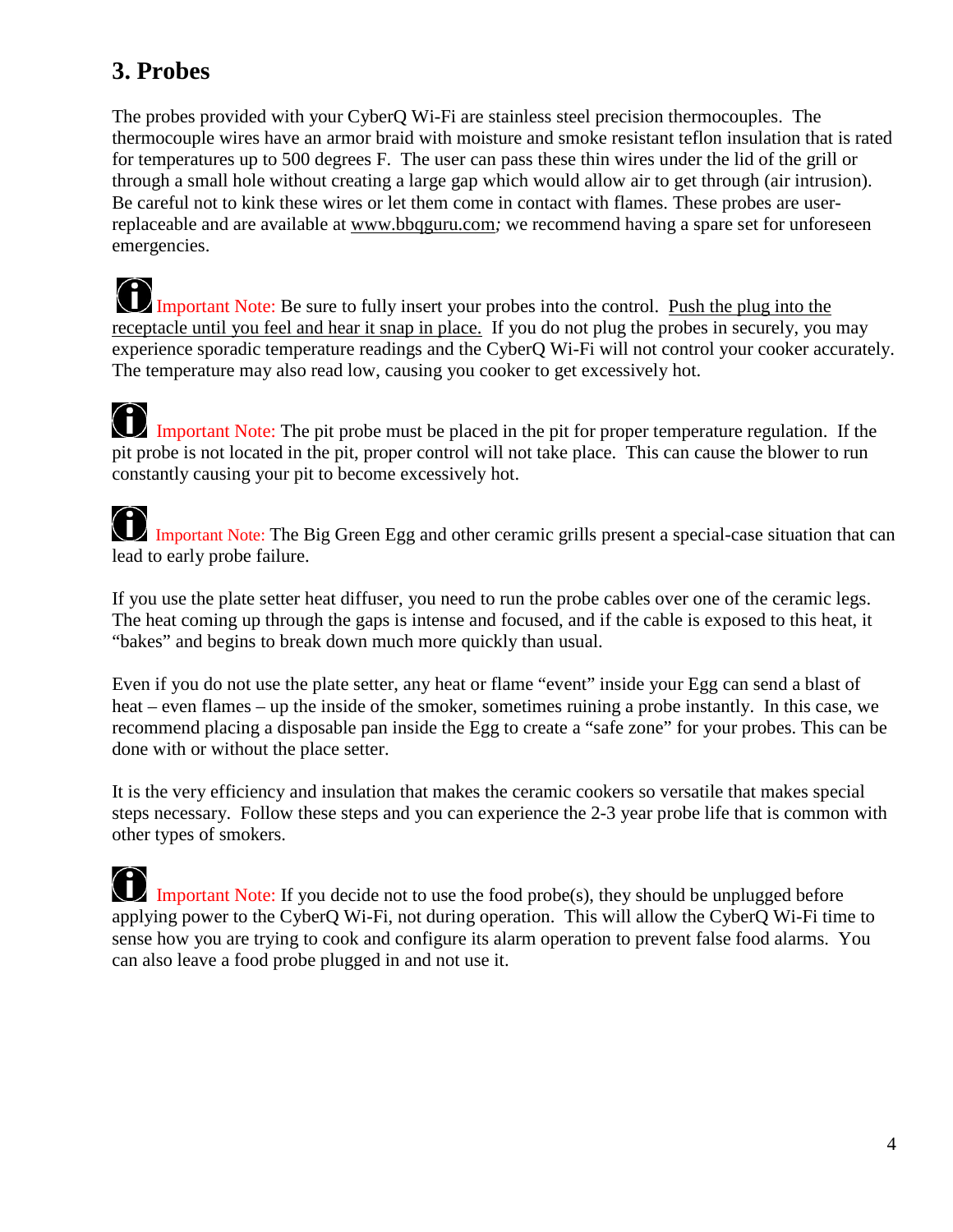# <span id="page-4-0"></span>**4. Power Draft Blowers (Fans)**

All blowers are equipped with an adjustable damper and an aluminum nozzle. The blower housing is constructed of stainless steel for a clean, durable, and long lasting finish.

The 10 CFM Pit Viper fan is good for medium grills and smokers, including all ceramic grills and bullet-style smokers. The 25 CFM Pit Bull fan is suited to offset smokers and larger cabinet smokers; two fans can be used for large custom-built and trailer-based models.

All fans have an adjustable slide damper. This feature allows the user to make fine adjustments on their own grill or smoker due to natural drafts that effects cooking temperature during the blower's off cycle. Testing on different settings is recommended. Open the damper fully for quick start-up or grilling at high temperatures. Close it half way for smaller cookers or low and slow cooking. Close three-quarters of the way for cold smoking. Close all the way to kill the fire.

# <span id="page-4-1"></span>**5. Key Operation**

**UP** - Indexes value up / scrolls **DOWN** - Indexes value down / scrolls **LEFT**  $\triangleleft$  - Selects digit / previous menu **RIGHT** - Selects digit / next menu **MODIFY/ENTER (M/E)**  $\bullet$  - Selects / saves, (powers up/down when held down)  $UP + DOWN^2 + \nabla$  - Access / leave Setup menu

The Key backlight blinks when there is Wi-Fi activity.

Whenever a key is pressed, a short chirp occurs on the beeper as user feedback. The chirp can be turned off in the System Setup menu.

Anytime the beeper is sounding, pressing any key will silence it and clear the alarm condition. To turn the alarm beeper off, set the ALARM BEEPS in the System Setup menu to zero.

The contrast and brightness can be adjusted by the "hot keys" described below and in the system setup menu. We suggest you exercise caution, as too large an adjustment can render the display unreadable.

Pressing the M/E KEY and UP KEY increases the Backlight brightness. Pressing the M/E KEY and DOWN KEY decreases the Backlight brightness. Pressing the M/E KEY and RIGHT KEY increases the Display contrast. Pressing the M/E KEY and LEFT KEY decreases the Display contrast.

Holding down all four arrow keys (UP, DOWN, LEFT, RIGHT) for approximately 5 seconds will reset all settings to factory defaults. The CyberQ Wi-Fi will then show RESETTING EEPROM and restart.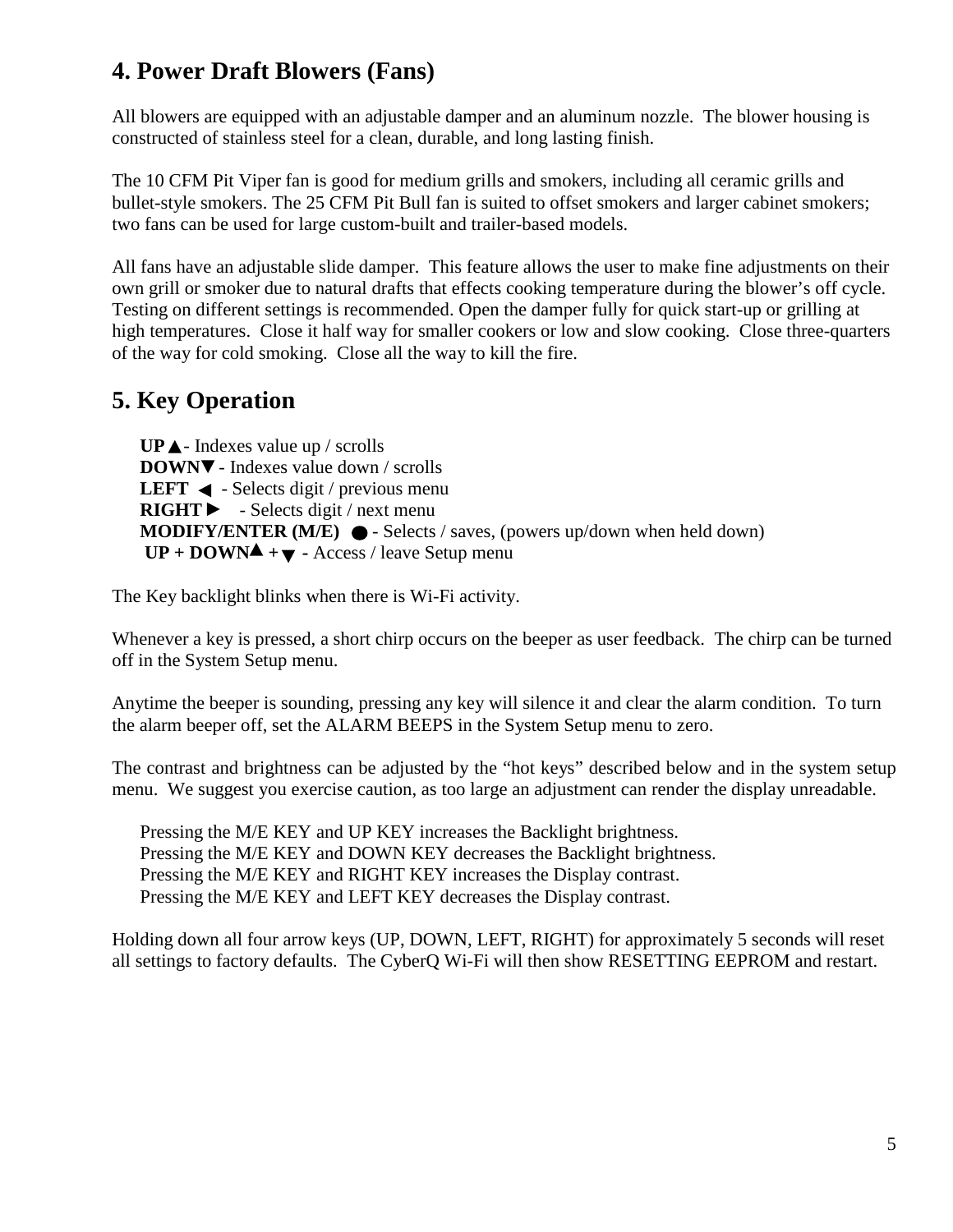## <span id="page-5-0"></span>**6. Powering up**

After plugging in the unit, the following screen will display:



Then the IP address, Hotspot or infrastructure (INFS), will be displayed for 5 seconds as follows:

**HOTSPOT PAIRING** 192.168.101.10

See section 8 and 9 for more details on this screen.

**TURNING OFF -** To turn the CyberQ Wi-Fi off, press and hold the M/E key for 4 seconds. **TURNING ON -** To turn CyberQ Wi-Fi on, press and hold the M/E key for 2 seconds.

Because of the internal EEPROM memory, if there is a power interruption at any time while cooking with your CyberQ Wi-Fi, once power is restored the unit will automatically restart and continue to control your grill/smoker at the same settings you originally set. If you are operating in infrastructure mode on your network, the network service should not be interrupted. If you are operating in hotspot mode, you may need to reset power to the CyberQ Wi-Fi, then reconnect your PC or mobile device to the network.

# <span id="page-5-1"></span>**7. Manual Operation**

### Main Screen

When the main screen is displayed, using the UP and DOWN keys will scroll the display up and down through the list of options. Two lines are displayed, and are scrolled through one line at a time. If scrolling is turned on, the main screen items are indexed through automatically. An arrow appears on the display next to the parameter that can be modified. The only main screen parameter that cannot be changed in the example below is "OUTPUT: 15 % \*" since this is just reporting the fan's output percentage.

To change a value, scroll to the value you wish to modify using the UP/DOWN keys. The line will be denoted with an arrow. Select the value using the M/E key. Navigate to the value you wish to modify using the LEFT/RIGHT keys. Modify the value using the UP/DOWN keys, then press the M/E key to save. The labels COOKTEMP, FOOD1, FOOD2, FOOD3 may be changed via the web interface, but will always remain the same on the controller.

If a food or cook sensor is unplugged or damaged (open), it will show OPEN next to the corresponding item.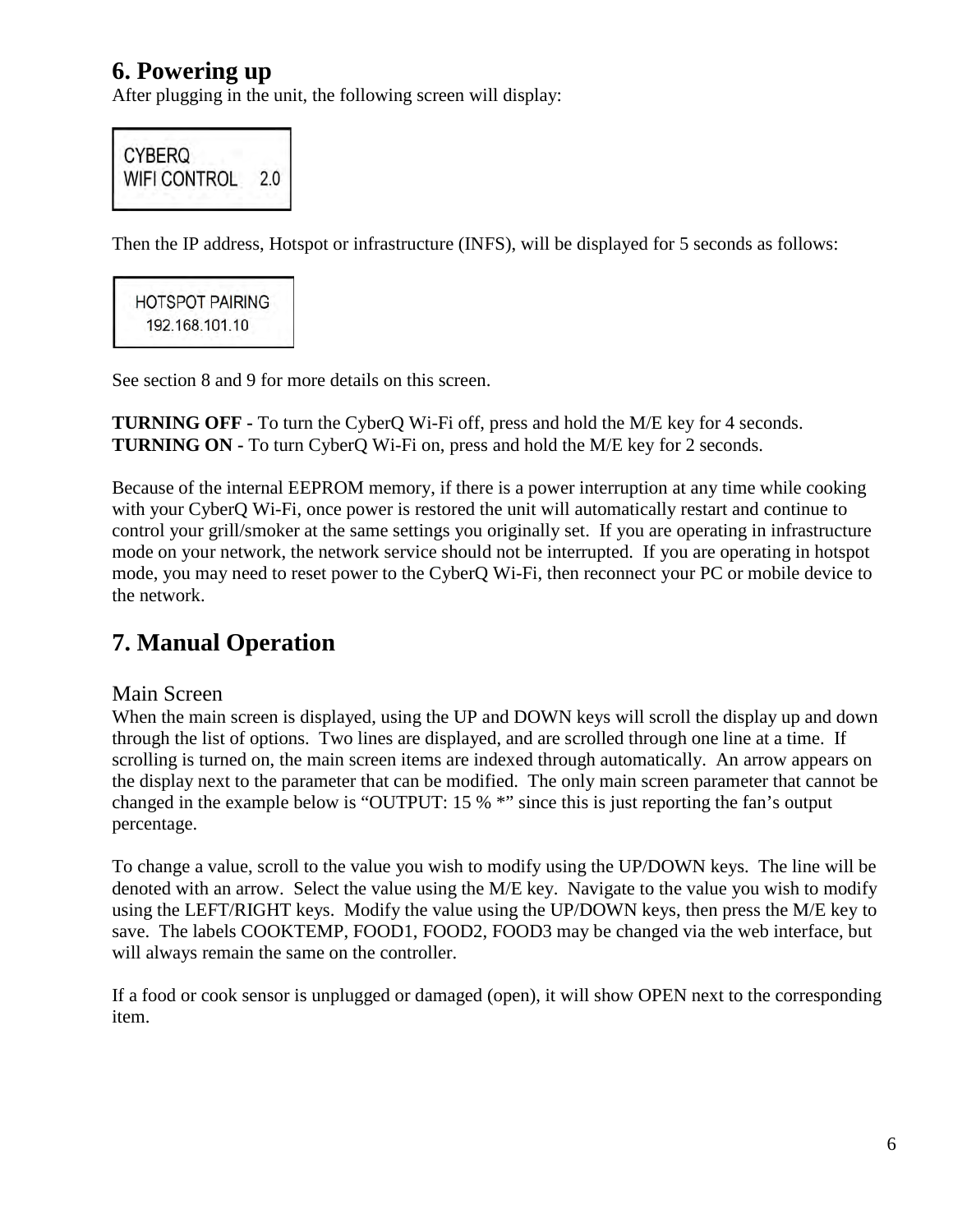| >COOKTEMP: 275°F         |
|--------------------------|
| FOOD 1 : 122°F           |
| FOOD 2 : 165°F           |
| FOOD 3 : 141 PF          |
| OUTPUT: 15 %*            |
| 00:00:00<br><b>TIMER</b> |
|                          |

### Cook Temp

Scroll to COOKTEMP (pit temp) in the MAIN SCREEN using the UP/DOWN keys (arrow will display) to modify its value. Press the M/E key to modify the cook setpoint as follows:

COOK SET 270°F

Use the LEFT and RIGHT keys to select the digit to be modified. Adjust the values using the UP and DOWN Keys. Then press the M/E key to enter and store the value and return to the main screen.

The adjustment range of the COOK SET is 32–475° F or 0-246° C. The default value for the COOK SET is 275° F.

### Food Temp

Scroll to FOOD X (1, 2 or 3) in the MAIN SCREEN using the UP/DOWN keys (arrow will display) to modify its value. Press the M/E key to modify the setpoint of all 3 food probes individually as follows:

FOOD X SET 121<sup>P</sup>F

Use the LEFT and RIGHT keys to select the digit to be modified. Adjust the values using the UP and DOWN Keys. Press the M/E key to enter and store the value and return to the main screen.

The adjustment range is  $32-475^{\circ}$  F or 0-246° C. The default value is 180° F.

When the food temperature exceeds the setpoint, the FOOD DONE message blinks with the temperature and the beeper sounds. Please note that if you set the setpoint below the food's actual temperature, the DONE alarm will sound (press any key to clear alarm).

Output %

The output percent is not changeable by the user but is simply a display of the output percentage of the control. The "\*" character is shown next to the output % value when the output is energized.

**TIP:** During your cook if you notice the output percentage hovering around 80-100% for a long time, you may be running out of charcoal. If you notice the output % hanging around 10% for a long time and the temperature is oscillating you may want to close the blower damper adjustment slightly for better control.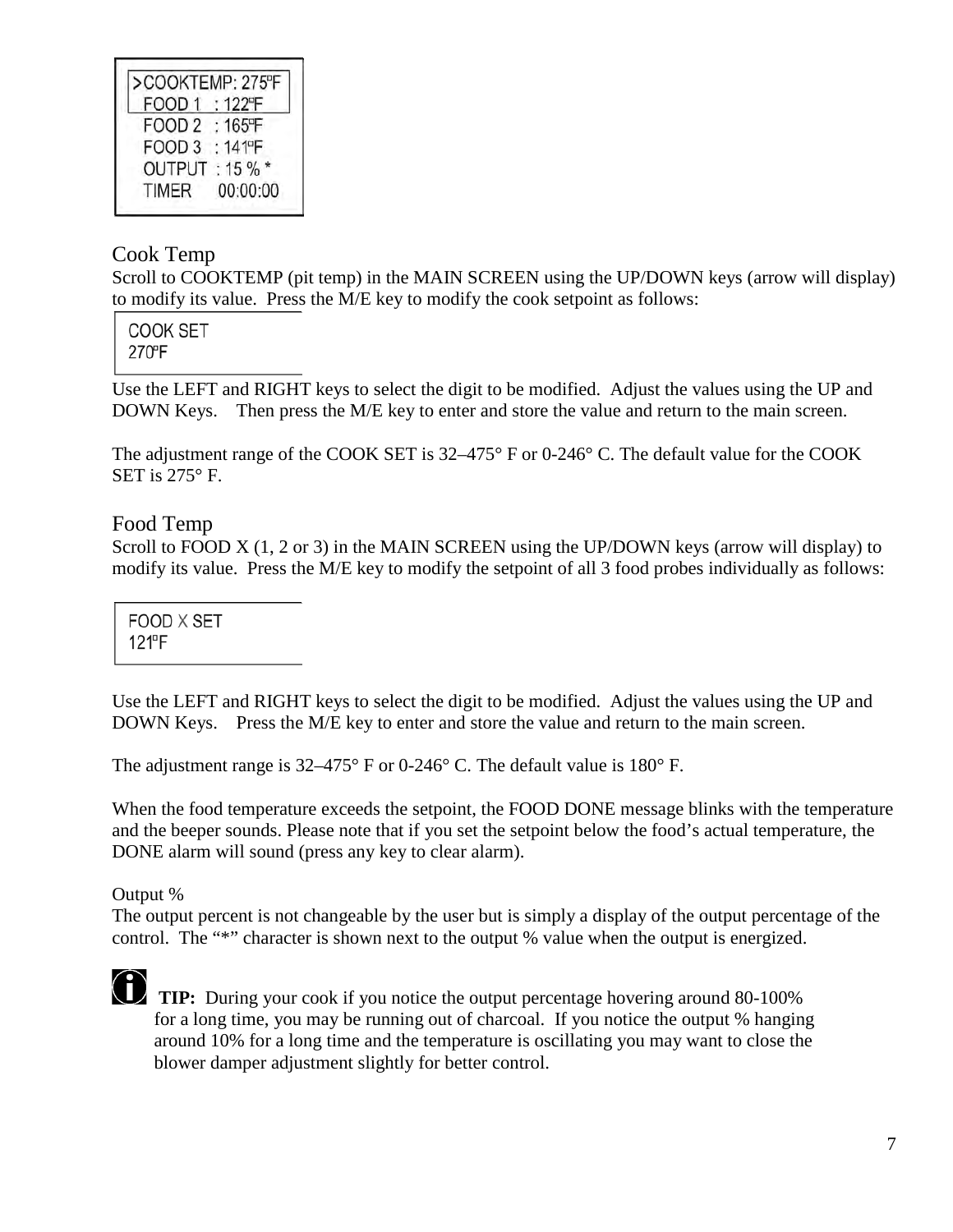### Timer

Scroll the TIMER in the MAIN SCREEN using the UP/DOWN keys (arrow will display) to modify its value. Press the M/E key:

**TIMER** 12:01:00

Use the LEFT and RIGHT keys to select the digit to be changed. Adjust the values using the UP and DOWN Keys, press the M/E key to enter and store the value and return to the main screen...

Once you enter a value, the control will begin counting down. The maximum value is 99:59:59. When the countdown finished, the action specified in TIMEOUT will be taken.

### **System Setup Screen**

To access the SYSTEM SETUP from the MAIN SCREEN display, press and hold the UP and DOWN keys together for 3 seconds.

Just as with the main screen, pressing the UP or DOWN Keys will scroll up and down through the list of shown parameters as follows:

| >SYSTEM SETUP         |
|-----------------------|
| <b>SCROLLING: ON</b>  |
| BACKLIGHT: 50%        |
| CONTRAST: 10%         |
| UNITS: DEG F          |
| <b>ALARM BEEPS: 3</b> |
| <b>KEY BEEPS: ON</b>  |

When SYSTEM SETUP is in the top line (with arrow) pressing the LEFT or RIGHT key will index to the Control or Wi-Fi setup screens.

Scroll through the values using the UP/DOWN keys. To modify a value, press the M/E key. Use the LEFT/RIGHT keys to select the digit to be modified, then adjust the value with the UP/DOWN keys. Press the M/E key to save. To return to the MAIN SREEN press the UP and DOWN keys together.

### Scrolling

You may select whether or not the MAIN SCREEN automatically scrolls. The default value is OFF. Set using the UP/DOWN keys as described above.

### Backlight

The display backlight is adjustable from 0-100%. Select the digit using the LEFT and RIGHT keys and adjust the value using the UP/DOWN keys.

### **Contrast**

The display contrast is adjustable from 0-100%. Select the digit using the LEFT and RIGHT keys and adjust the value using the UP/DOWN keys. Note that varying just a small amount will make the display unreadable; we suggest leaving it at the default value of 10%.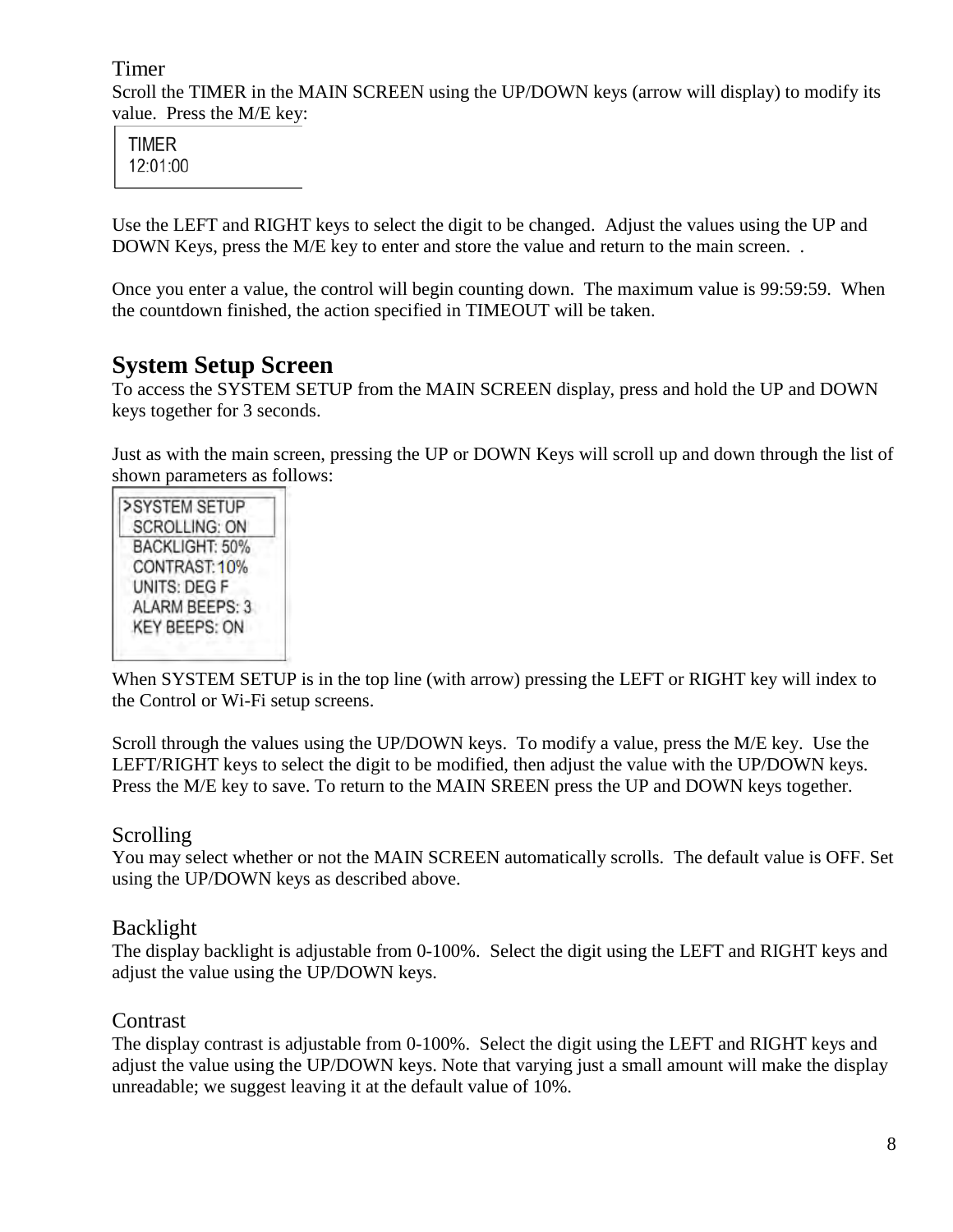### Units

You may select whether to use Deg F or Deg C. Default is Deg F. Select the digit using the LEFT and RIGHT keys and adjust the value using the UP/DOWN keys.

### Alarm Beeps

You may select from OFF, 1, 2, 3, 4 and 5. Select the digit using the LEFT and RIGHT keys and adjust the value using the UP/DOWN keys.

### Key Beeps

Whenever a key is pressed, a short chirp occurs as feedback for a key press. The default value is ON. Select the digit using the LEFT and RIGHT keys and adjust the value using the UP/DOWN keys.

## **Control Setup Screen**

To access the CONTROL SETUP from the MAIN SCREEN display, press and hold the UP and DOWN keys together for 3 seconds, then press the LEFT KEY. To return to the MAIN SREEN press the UP and DOWN keys together.

Once in CONTROL SETUP, pressing the UP or DOWN keys singly will index up and down through the list of shown parameters as follows:

| >CONTROL SETUP   |
|------------------|
| COOKHOLD: 200°F  |
| TIMEOUT: NO ACTN |
| ALARM DEV: 50    |
| RAMP: OFF        |
| OPEN DETECT: ON  |
| CYC TIME: 6      |
| PROP BAND: 30    |

Scroll through values in the CONTROL SETUP SCREEN using the UP/DOWN keys. To modify a value, press the M/E key. Use the LEFT/RIGHT keys select the digit to be modified. Adjust the value with the UP/DOWN Keys. Press the M/E key to save. To return to the MAIN SREEN, press the UP and DOWN keys together.

When CONTROL SETUP is in the top line (with arrow), pressing the LEFT or RIGHT key will index to the other setup screens.

### Cook Hold

COOK HOLD defines the temperature that the cook setpoint will be reset to when the TIMER expires, if TIMEOUT action is set to HOLD. The default is 200° F. Set using the UP/DOWN keys.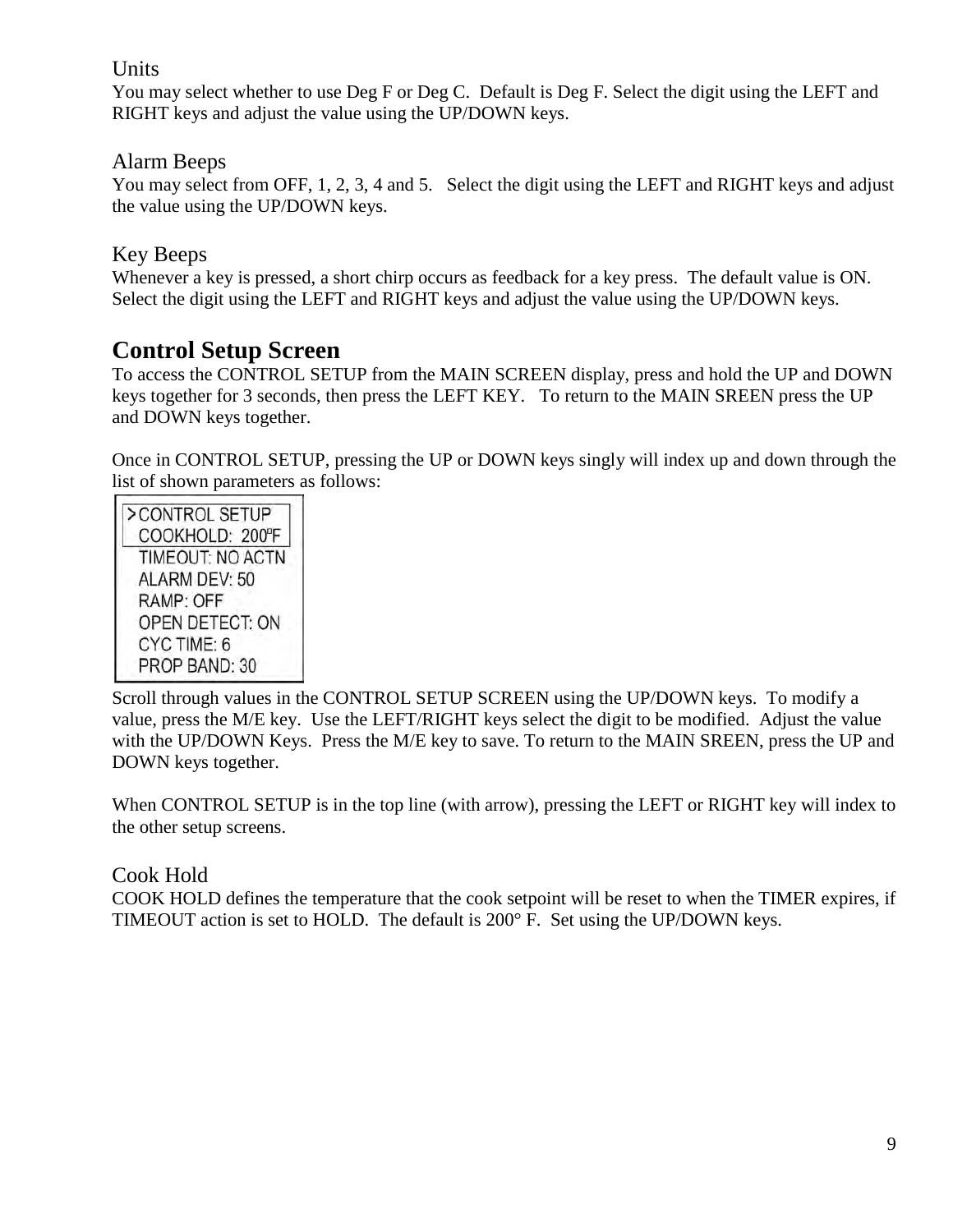### Timeout

TIMEOUT defines the action that will be taken when the timer counts to 00:00:00. The selections are NO ACTN, HOLD, ALARM, SHDN. The default is NO ACTION. Set using the UP/DOWN keys.

| <b>IMEOUT</b>    | <b>CONTROL</b>        | <b>MESSAGE DISPLAYED</b>            | <b>BEEPER ACTION</b>            |
|------------------|-----------------------|-------------------------------------|---------------------------------|
| <b>SELECTION</b> | <b>ACTION</b>         |                                     |                                 |
| <b>NO ACTN</b>   | none                  | none                                | none                            |
| <b>HOLD</b>      | COOKSET is set to     | <b>TIMEOUT HOLD</b>                 | Sounds once with the number     |
|                  | <b>COOKHOLD</b> value | $200^{\circ}$ F (or cook hold temp) | of beeps set by ALARM           |
|                  |                       | Is flashed continuously             | <b>BEEPS</b>                    |
|                  |                       | until a key is pressed to           |                                 |
|                  |                       | clear it.                           |                                 |
| <b>ALARM</b>     | none                  | <b>TIMEOUT ALARM</b>                | Sounds continuously with        |
|                  |                       | Is flashed continuously             | groups of beeps set by          |
|                  |                       | until a key is pressed to           | <b>ALARM BEEPS</b> selection    |
|                  |                       | clear it.                           | until a key is pressed to clear |
|                  |                       |                                     | it.                             |
| <b>SHDN</b>      | Turns the fan output  | <b>TIMEOUT SHDN</b>                 | Sounds continuously with        |
|                  | off                   | Is flashed continuously             | groups of beeps set by          |
|                  |                       | until a key is pressed to           | <b>ALARM BEEPS</b> selection    |
|                  |                       | clear it.                           | until a key is pressed to clear |
|                  |                       |                                     | it.                             |

### Alarm Deviation Setpoint

If the temperature of the pit deviates above the setpoint by the alarm deviation setpoint, the alarm will sound and the display will blink COOK TEMP HIGH and the temperature value.

If the temperature of the pit deviates below the setpoint by the alarm deviation setpoint, the alarm will sound and the display will blink COOK TEMP LOW and the temperature value.

The alarm is only allowed once the temperature gets near the cook temperature setpoint. The alarm deviation is settable from 10-100° F and the factory default is 50° F.

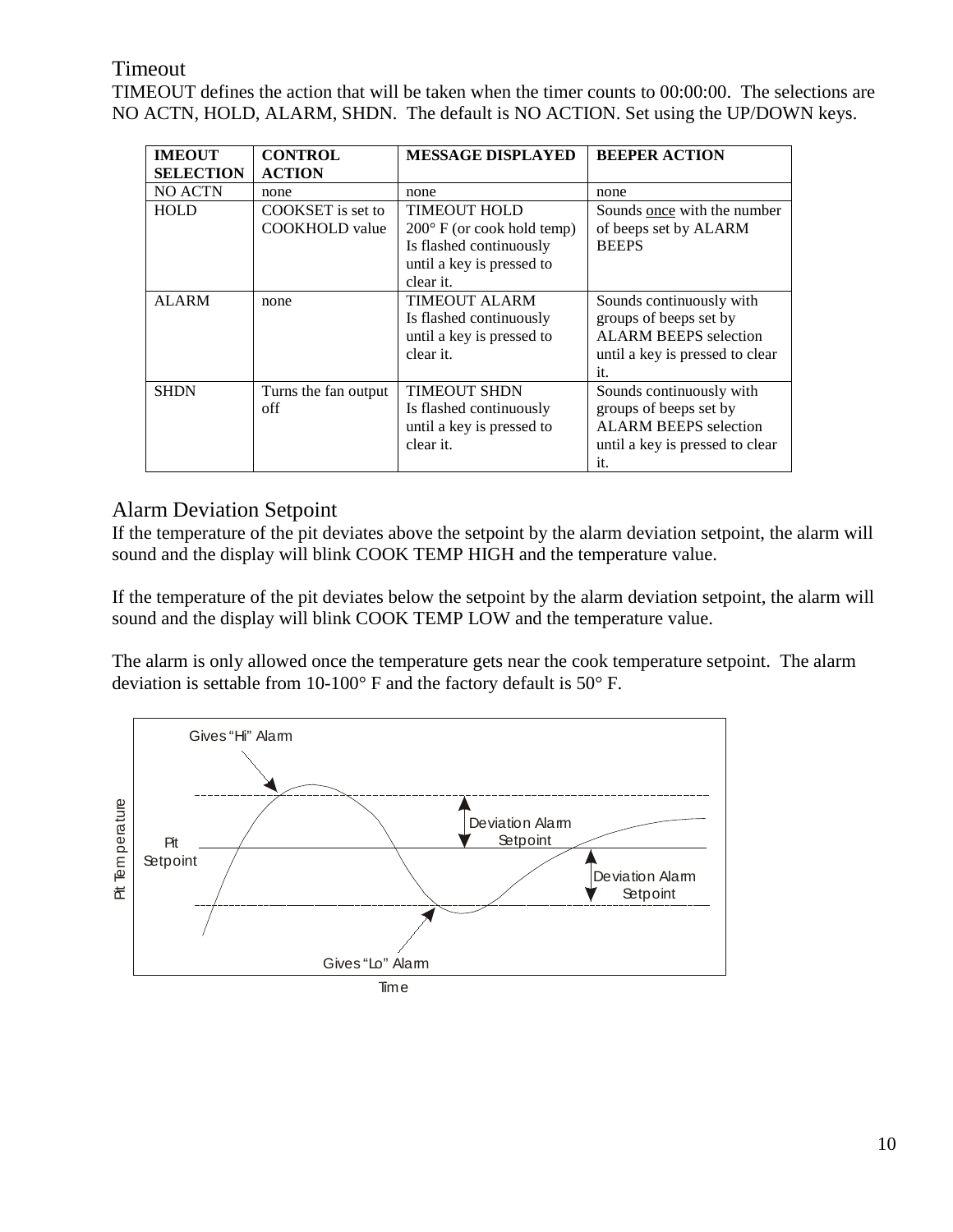### Ramp (Cook and Hold)

When the ramp is set to on, the low and slow ramp mode is enabled. The ramp selection tells the control which sensor to ramp from, so the selections are off, Food1, Food2, Food3. This mode is used for slow cooks so your food (meat) never overcooks. This feature will gradually lower the pit temperature to the food set point temperature when the food is within approximately 30° of being done. The controller will hold the pit temperature slightly above your food set point as long as there is fuel. This feature is similar to cook and hold, but the control calculates everything for you. The factory default setting is off, so you must enable this feature to use it. Note when using this feature, you may want to start your pit temperature a little higher than normal to reduce cook time and not overcook your food.



### **Food /Pit plot with Ramp Set to off**

### Open Lid Detect

This feature will allow recovery to the cooking temperature without overshoot after you open the cooker's lid. When open lid detect is set to off and you open your pit's lid, the temperature will drop. The inrush of oxygen can cause the blower to over-fire the coals and cause overshoot when the lid is shut again. When open lid detect mode is on, it detects when the pit's lid has been opened and minimizes the blower running during that time. Some overshoot will always be present when your pit's lid is opened and closed even if the blower is off, because it still introduces oxygen to the fire. The factory default is ON, so you must turn this OFF if you have problems with excess air currents in your pit.

When open lid detect is enabled during startup, the rate of temperature rise of your pit will be limited to preventing over-firing. This will make a typical startup to a temperature of 250° F take a minimum of about 20-30 minutes and will also help to eliminate startup overshoot.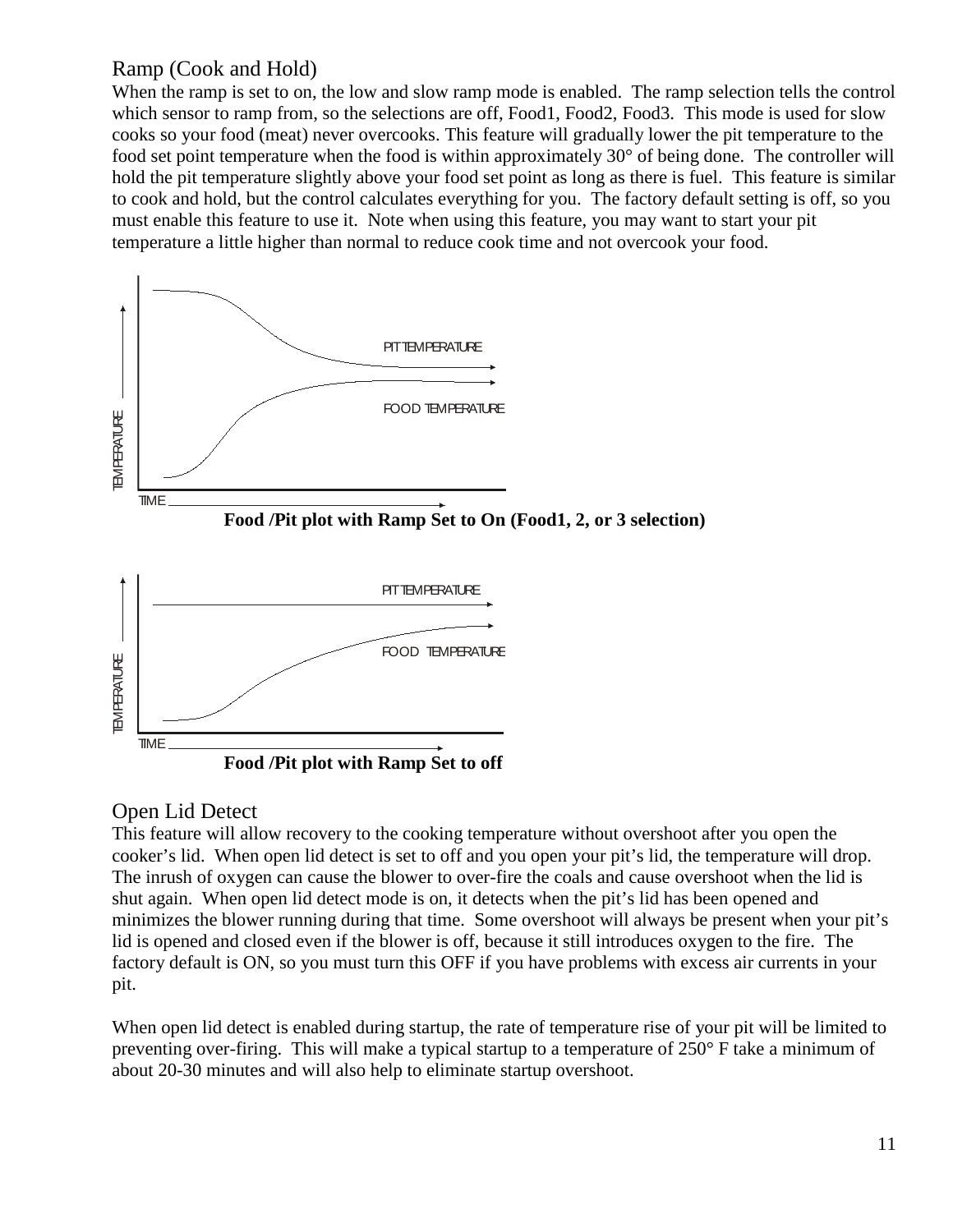### **Wi-Fi Setup Screen**

To access the Wi-Fi Setup Screen from the MAIN SCREEN display, press and hold the UP and DOWN keys together for 3 seconds. Navigate to the Wi-Fi SCREEN using the LEFT/RIGHT arrows. To return to the MAIN SCREEN, press the UP and DOWN keys together.

**WIFI SETUP SCAN WIFI EDIT: Away** LOAD: Away 192.168.101.10 GW: 192.168.101.001 NM: 255.255.255.000 DNS: 192.168.101.10 MODE: HOT-SPOT DHCP: OFF SSID: my CYBERQ Wifi ENC: WEP40 KEY-\*\*\*\*\*\*\*\*\*\* **PORT:80** SIGNAL: --M: 001EC024)FA3 MOD: 2.49.12

When WI-FI SETUP is in the top line (with arrow) pressing the LEFT or RIGHT key will index to the next or previous setup screens.

Scroll through values in the Wi-Fi SCREEN using the UP/DOWN keys. To modify a value, press the M/E key. Use the LEFT/RIGHT keys to select the digit to be modified. Adjust the value with the UP/DOWN Keys. Press the M/E key to save. To return to the MAIN SREEN, press the UP and DOWN keys together.

EDIT: determines whether you are entering values for the Home or Away network configuration. LOAD: determines whether the device will use the Home or Away configuration.

Experienced networkers can set up the hot-spot link first, then use the monitor device to input home network settings. However, even though entering passwords using the arrow keys is tedious, many users find that doing the setup using the controller only is more straightforward.

\*\*\*It is important to remember to cycle power (turn unit off and then on again) after changing the Wi-Fi settings. New settings will not be used until power is cycled. If changing parameters from a hot-spot or Wi-Fi connection, you can use the reboot button at the bottom of the web page.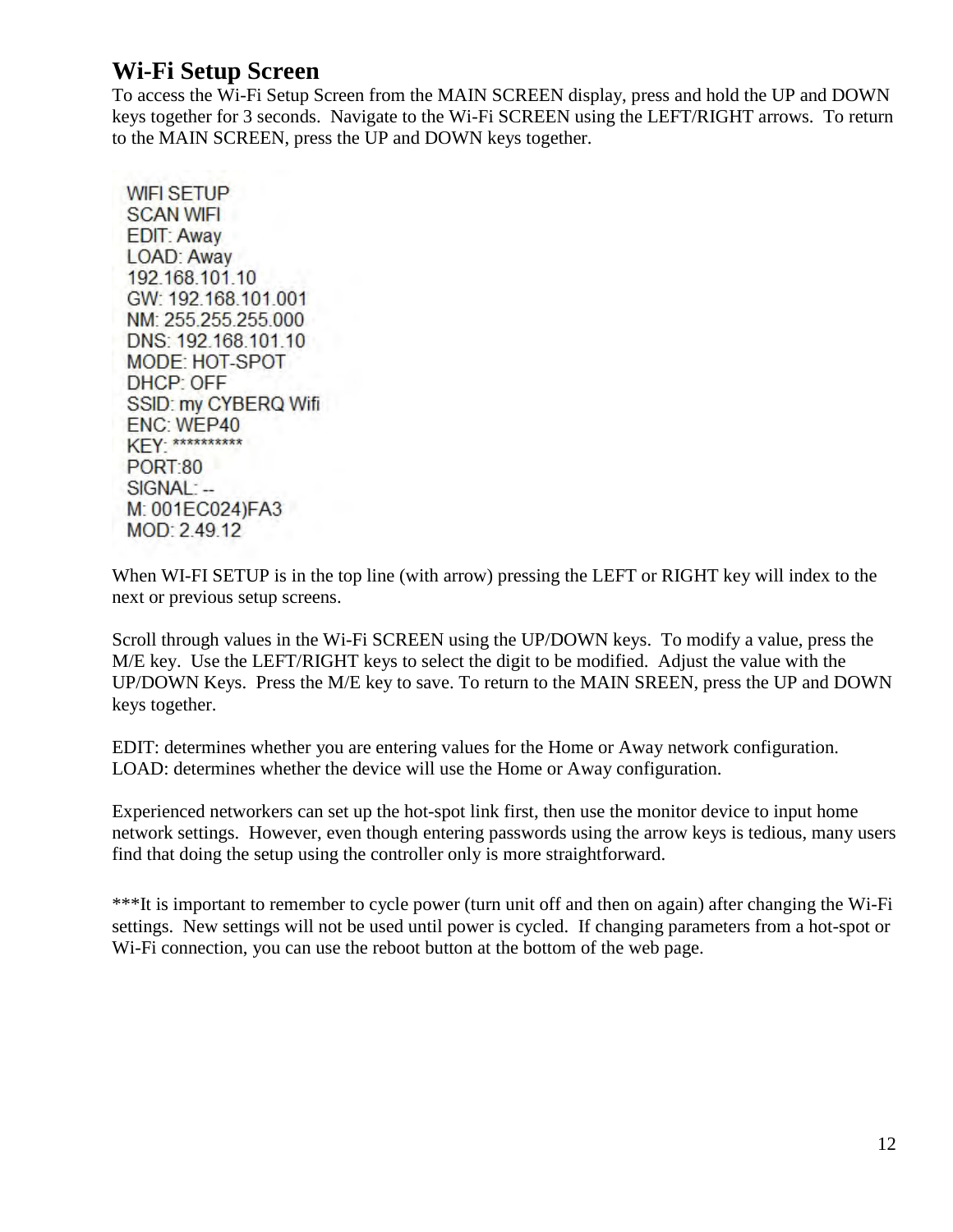# <span id="page-12-0"></span>**8. Pairing other devices to the CyberQ in Hot-spot mode**

The most basic way to use the CyberQ's features is by directly pairing it with one or more Wi-Fi devices in hot-spot mode. While this method doesn't enable all the CyberQ's features, direct connection can be useful. If you are at a competition where there is no Wi-Fi or AC power, or if you are tailgating or camping, for example, taking control with a portable device is handy. Nearly any device with Wi-Fi capability and a Web browser will work.

If you have previously linked your CyberQ to a network in infrastructure mode, please perform a system reset by holding down all 4 directional arrows until your display reads: RESETTING EEPROM

| <b>HOT-SPOT PAIRING</b> |  |
|-------------------------|--|
| 192.168.101.10          |  |

1. Apply power to the CyberO Wi-Fi.  $\Box$ 

2. On a smartphone or tablet, go to Settings > Wi-Fi. Make sure Wi-Fi is set to on, then select "my CyberQ Wi-Fi."

On a PC go to the  $n$  at the lower right.

On a Mac this is the  $\widehat{\mathcal{R}}$  at the top.

Once you select the "my CyberQ Wi-Fi" as the network, the device will ask for a password. Enter the default password of 1234abcdef. (Not case sensitive)

> **HOT-SPOT PAIRED!** 192,168,101.10

3. Once connected, the CyberQ Wi-Fi will display:

4. Open a browser window and type 192.168.101.10 to load the CyberQ Wi-Fi Controller pages. From this browser window, you can monitor and control your cook and make changes to the setup of the controller. Be sure to close any applications that require internet access when using Hot-spot mode.

When a smartphone is paired to the CyberQ in hot-spot mode, it cannot receive emails because it is not connected to the Internet. You can either use another device to control the CyberQ, or periodically turn off Wi-Fi to allow emails to be received. Texts and phone calls work normally, as they use cellular transmission.

If you will be using a CyberQ in close proximity to others (at a BBQ competition, for example) having several units with an identical SSID and password will cause them to interfere with each other. This is easily avoided by going to the Wi-Fi setup page and changing the SSID from "my CYBERQ Wifi" to something more personal, such as "Bob's BBQ Team". In addition, you should change the security key. In hot-spot mode, the CyberQ uses WEP40 security, with a 10-character key made up of number characters and letters from A to F (case is not important), such as the default password of 1234abcdef.

If you have multiple cookers and will be using more than one CyberQ, you will need to use multiple monitoring devices if you want to use hot-spot mode, or one monitor devoice and link the CyberQs to a wifi router to form a non-Internet network.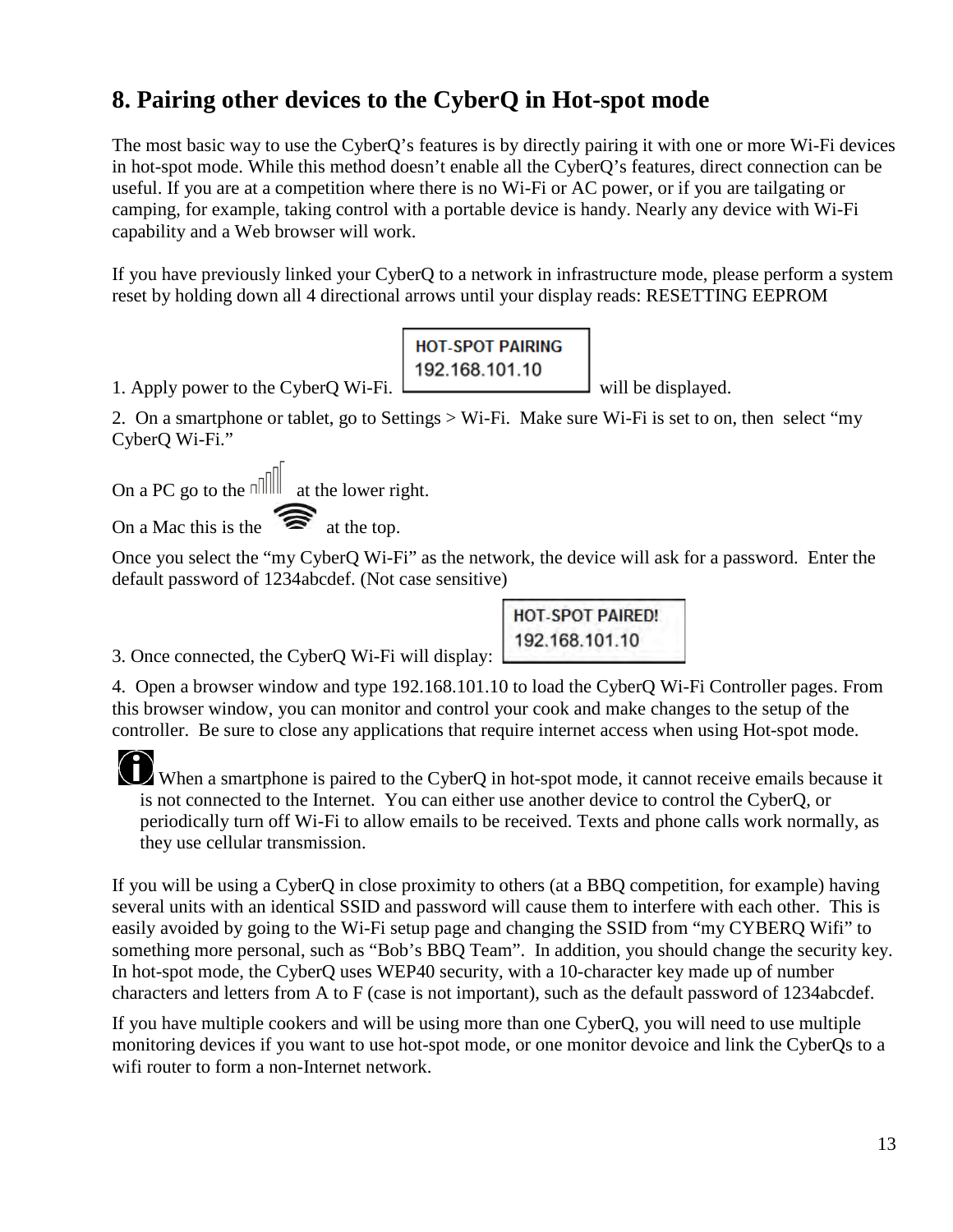# <span id="page-13-0"></span>**9. Connecting to a Wi-Fi Network in Infrastructure Mode**

To set up a link from scratch, proceed with the following steps:

- 1. Power up the CyberQ and wait until the display shows Pairing in Hot-spot Mode.
- 2. Press and hold down the UP and DOWN arrows together to enter SYSTEM SETUP mode.
- 3. When >SYSTEM SETUP is displayed, push the RIGHT arrow to enter WIFI SETUP mode
- 4. Press the DOWN arrow twice to >EDIT: and push the CENTER button.
- 5. Press the UP arrow until Home is displayed, then push the CENTER button.
- 6. Press the DOWN arrow to >LOAD: and push the CENTER BUTTON.
- 7. Press the UP arrow until Home is displayed, then push the CENTER button.
- 8. Scroll down to >SCAN WI-FI and push the RIGHT arrow.
- 9. When you see Networks Found followed by as number, scroll to your Wi-Fi Network and then press the CENTER button.
- 10. Press the LEFT arrow to go back to WIFI SETUP.
- 11. Scroll down until you see SSID: (Your Network Name should be selected)
- 12. Continue to scroll down to KEY: then push the CENTER button.
- 13. Enter your Wi-Fi Network password using the directional arrows (UP for numbers and upper case, DOWN for lower case, RIGHT to move to the next character). Leave the cursor on the final character.
- 14. Press the CENTER button to save the password.
- 15. Unplug the unit and plug it back in. The display will show IP ADDRESS INFS CONNECTING.
- 16. The unit should now connect to your network and will briefly display the CyberQ's Network IP Address.
- 17. To find this IP Address again, press and hold down the UP and DOWN arrows together to enter SETUP mode.
- 18. When >SYTEM SETUP is displayed push the Right arrow.
- 19. Scroll down to just below the >SCAN WI-FI and you will see the CyberQ's Network IP Address. (This should look something like 192.168.1.XX or 10.0.0.XX)

Enter this address into a web browser on a device that is connected to the same Wi-Fi network and you should see the CyberQ Temperature Controller status screen. Note that most browsers will automatically add [http://www.](http://www/) to the address. You just need to enter the IP numbers without the www in the browser address window.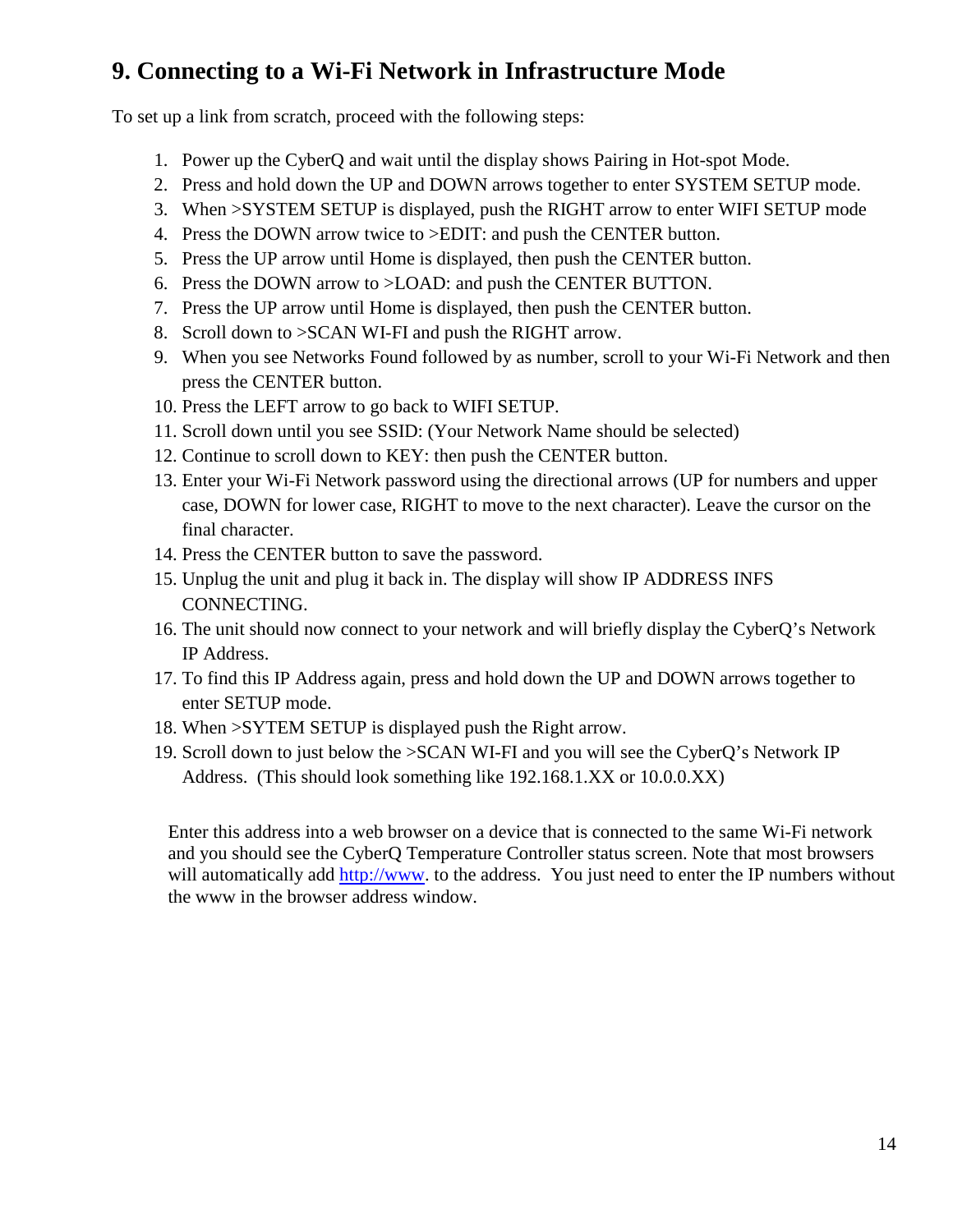# <span id="page-14-0"></span>**10. Email Setup**

At the bottom of each CyberQ page are links to the other pages. Click on the link for Email Alerts. This page has two tables; the top table is for Setup values, and the bottom one is to report status. Fill out the setup values as follows:

SMTP Hostname: mail.cyberqmail.com SMTP TCP Port: 587 SMTP Auth. Username: user@cyberqmail.com SMTP Auth. Password: 1234abcdef Email Recipient: THIS IS YOUR EMAIL OR TEXT MESSAGE ADDRESS Email From: user@cyberqmail.com Email Subject: CyberQ Status Report Email Alert Interval: If you set this to 0, emails will be alerts to a problem. Setting it to a number sends email status reports every specified number of minutes. Most users leave it at 0

Double check your entries, then click the Submit Values button. Unplug the CyberQ, then plug it back in to power cycle the unit. When it has rebooted, refresh the setup page on your browser. Then click the Email Now check box and click Submit Values button.

The Status table should show Email Attempts as 1; if Email Success doesn't change to 1 after a few minutes, check all your entries for spelling, re-enter the password, click Submit Values and power-cycle the controller again. (Note that occasionally it can take the email server a while to recognize a change)

Email works by sending an email to a server at BBQ Guru, which then forwards the email to your address. Most of the time this works very smoothly, but some addresses seem to reject these emails as being spam. In these cases, you may need to use an alternate email address or send a text to your phone. Also, the CyberQ does not support SSL Web communication.

### <span id="page-14-1"></span>**11. Enable port forwarding to allow remote access**

Port forwarding is a setting in your router that will enable you to access the CyberQ when you are away from home. When the setting is enabled, your router will direct a request coming in from the Internet to a device or program on your network. This is the same technology that enables you to see remote Web cams and participate in online gaming. The CyberQ requires a single port to operate, so it is relatively simple to set up.

Again, you need to access your router's web interface. Look for a menu item, a link, or a tab that will usually be labeled Port Forwarding, or NAT/Gaming, or it may be in a section dealing with firewalls and/or security.

Once you find the port forwarding section, you will probably see a table or grid showing active definitions. The definition will involve an application name, an internal and external port, plus an IP address. Many times, you can select a pre-defined application from a drop-down box; if so, you will want to select HTTP, as the CyberQ responds to Web requests. Port assignments will, at least initially, be set to 80, and the IP address will be the CyberQ's reserved address.

When you have entered these values and saved them, many times remote access will be up and running. In order to access your router when you are away from home, you will need to know the Internet address your service provider has assigned your network, called a public IP address. An easy way to find this is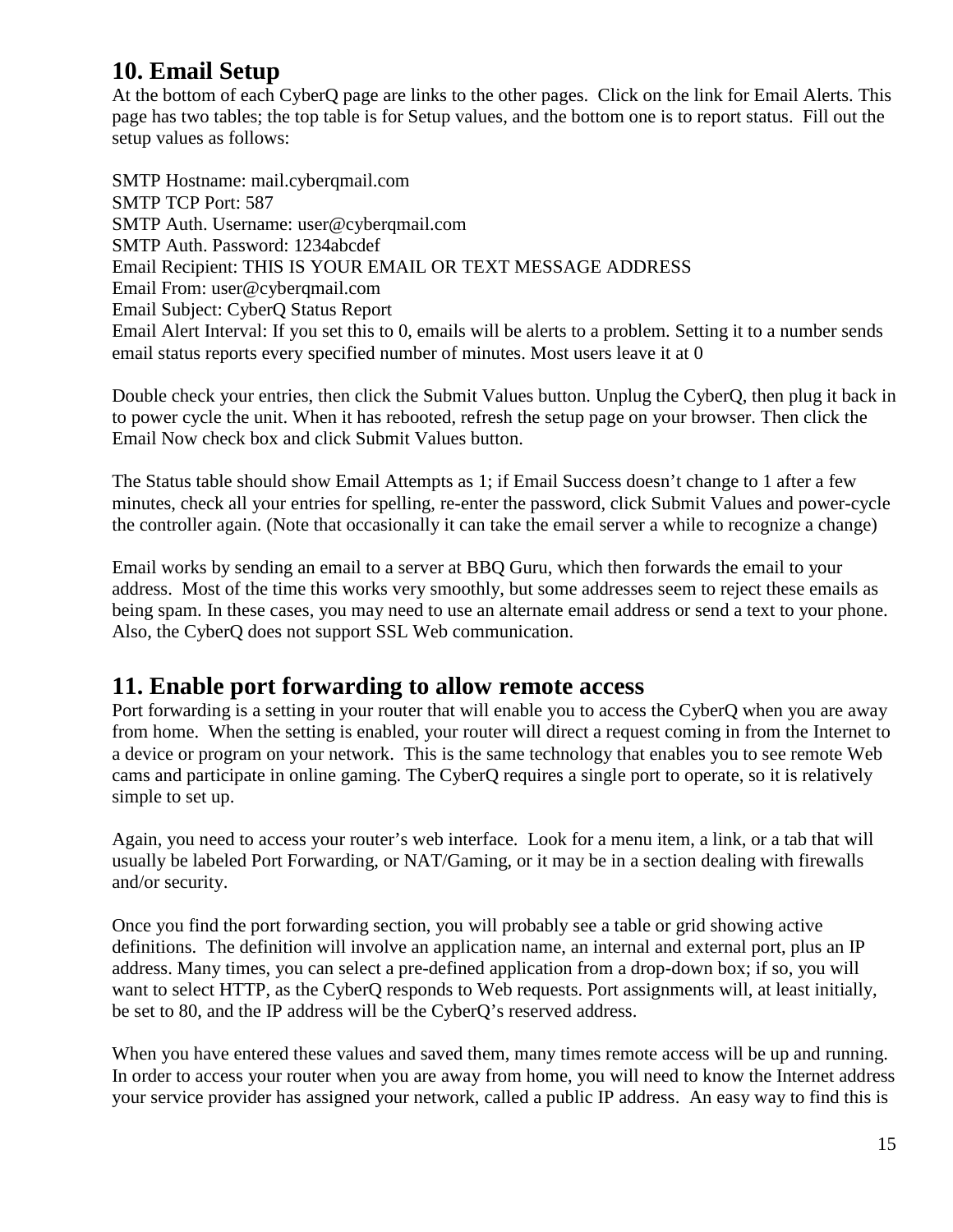to open a browser tab and go to [www.whatismypublicip.com.](http://www.whatismypublicip.com/) This website will display your current public IP address.

To test port forwarding, take your smartphone and turn WiFi off so it is running on cellular Internet. Open up a browser and type in the public IP address you got from [www.whatismypublicip.com.](http://www.whatismypublicip.com/) Hopefully, your smartphone will pull up the main CyberQ page, and you will be done.

If the page does not pull up, you need to review the port forwarding settings already in place. Some routers or ISPs reserve port 80 for internal use. In this case, you will have to go to the CyberQ WiFi setup page and change the HTTP port to a different value, like 8080. Click the Submit Values button and power-cycle the CyberQ.

Now to access the CyberQ, you will have to add :8080 to the end of its network IP. It will look like this: 192.168.1.xx:8080. Once you enter that into your browser, the CyberQ will pop up again.

Switch back to the router interface and change the port forwarding definition to use port 8080 and save/apply the change. Test with your smartphone again, this time adding :8080 to your public IP address. If this works, you are done. If not, go back and restore the CyberQ to use port 80.

Sometimes, an ISP – especially DSL providers – give you a cable or DSL modem, and then you add a router. But the unit they give you may also have a router in it. This causes a condition blocking the CyberQ from receiving remote requests. The same condition can be caused if you use a second router to try and extend WifFi signal to your cooking area.

The first situation can be solved by putting the combination in "bridge mode", which disables its router functions. Then all router functions happen through your own device and nothing is blocked. The second situation is solved by turning the second router into an "access point" or range extender, so all IP addresses and firewall functions are handled through the main router.

**We cannot cover or support every possibility of network configuration.** The control software of every router is different, so you'll have to determine how to access the settings yourself. As noted earlier, some ISPs block incoming ports and you will have to contact your ISP to confirm this.

IF YOU HAVE DIFFICULTY GETTING PORT FORWARDING SET UP ON YOUR OWN, WE OFFER REMOTE SUPPORT APPOINTMENTS TO ASSIST YOU WITH THIS PROCESS. PLEASE CONTACT: [customerservice@thebbqguru.com](mailto:customerservice@thebbqguru.com) . BECAUSE THIS IS ACTUALLY TECH SUPPORT OF YOUR ROUTER AND HOME NETWORK, WE MAY CHARGE A \$50 FEE FOR THIS SERVICE.

**We assume no liability for damage done to your network system by trying to get it to function with the CyberQ Wi-Fi.** If you are not comfortable with setting up Infrastructure mode, consult someone who is, or use the CyberQ Wi-Fi in Hot-spot mode (as described in section 9) or as a standalone unit.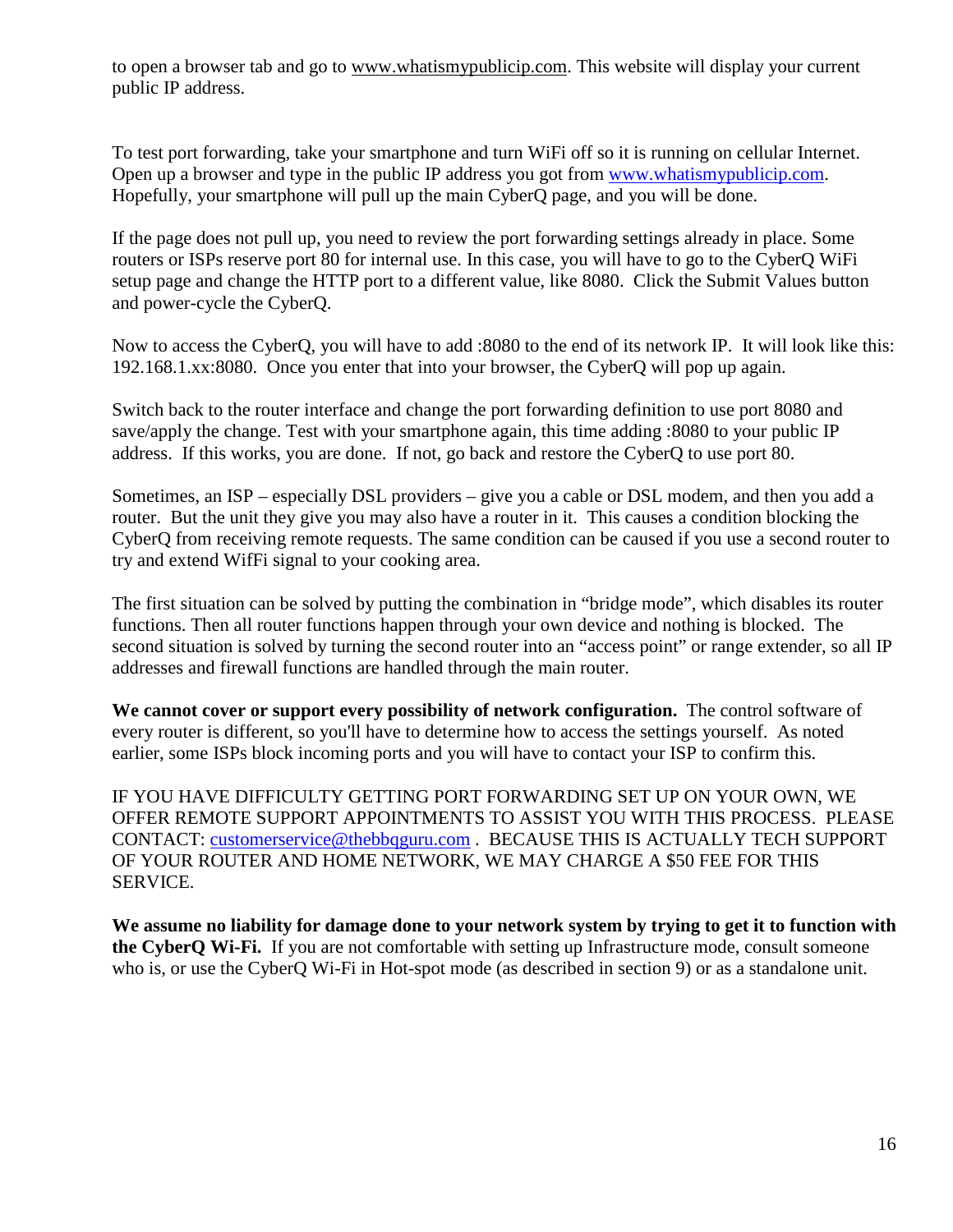# <span id="page-16-0"></span>**12. CyberQ Pages**

### Web Interface Control Status Screen **Control Status**

| <b>SENSOR</b>     | <b>ACTUAL</b> | <b>SETPOINT</b> | <b>STATUS</b> |
|-------------------|---------------|-----------------|---------------|
| Cook              | <b>OPEN</b>   | F<br>275        | <b>ERROR</b>  |
| Food1             | <b>OPEN</b>   | F<br>180        | <b>ERROR</b>  |
| Food <sub>2</sub> | <b>OPEN</b>   | F<br>180        | <b>ERROR</b>  |
| Food3             | <b>OPEN</b>   | F<br>180        | <b>ERROR</b>  |
| <b>OUTPUT</b>     | $0\%$         |                 |               |
| <b>TIMER</b>      | 00:00:00      |                 |               |

Submit Values Cancel Changes Reboot Device



Main Screen | System Setup | Control Setup | WIFI Setup | Email Alerts

This screen contains the same information as the section Manual Operation – Main Screen.

You may enter names for the sensors (up to 16 characters). This will only be shown on the web pages. Additionally, the CyberQ may be rebooted remotely using the reboot device button.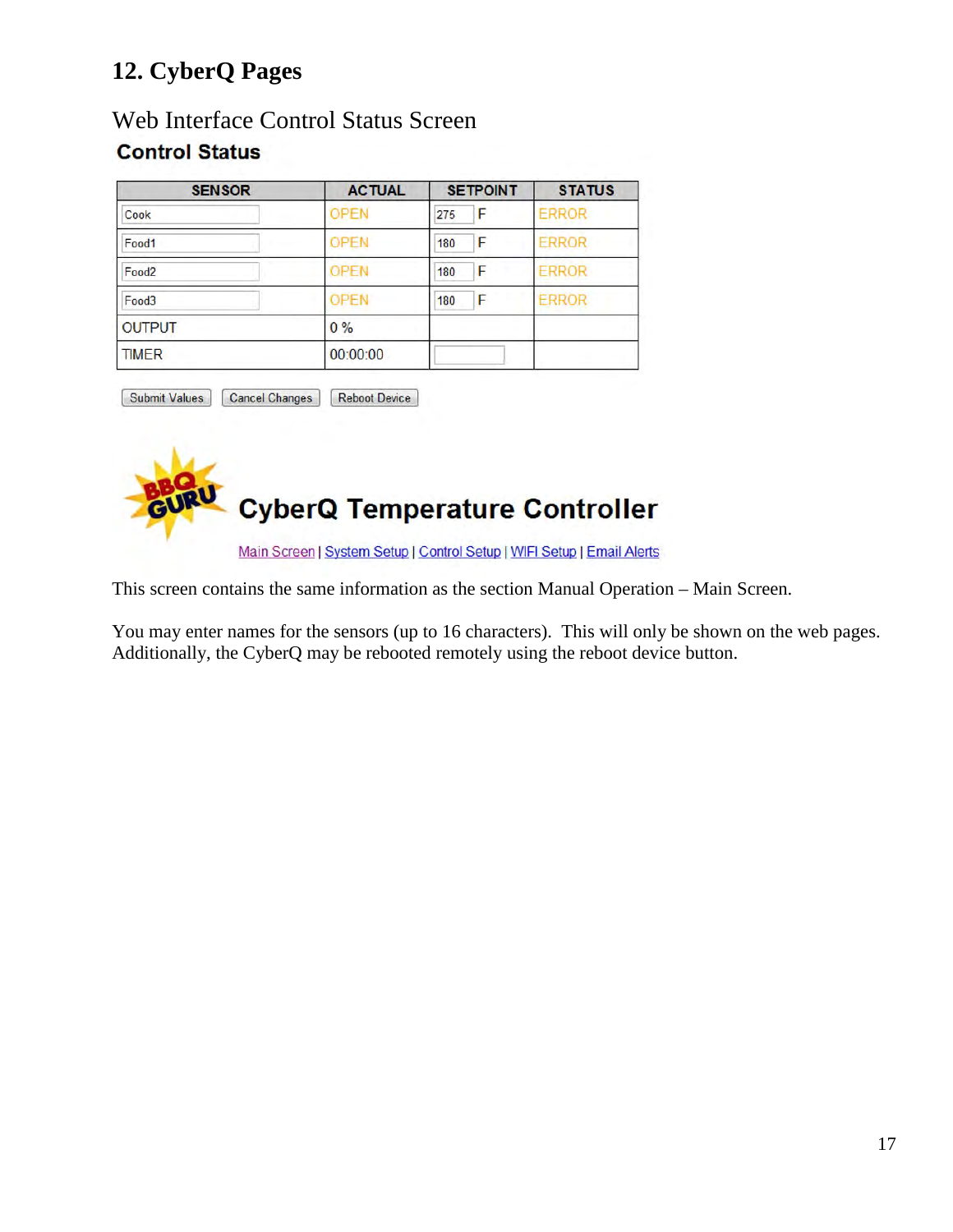# Web Interface System Setup Screen **System Setup**

| <b>Scrolling</b>     | $Off -$    |
|----------------------|------------|
| <b>LCD Backlight</b> | $\%$<br>50 |
| <b>LCD Contrast</b>  | $\%$<br>10 |
| <b>Units</b>         | $DegF -$   |
| <b>Alarm Beeps</b>   | 3          |
| <b>Key Beeps</b>     | On $\star$ |

| <b>Submit Values</b> | <b>Cancel Changes</b> | Reboot Device |
|----------------------|-----------------------|---------------|



Main Screen | System Setup | Control Setup | WIFI Setup | Email Alerts

This screen contains the same information as the section Manual Operation – System Setup.

You may change aspects of operating the CyberQ:

- 1. Turning scrolling on causes the Main Display on the system unit to continuously scroll through all the values, leaving your hands free.
- 2. LCD Backlight adjusts the brightness of the characters; 60-70% is the optimum range for outdoor use.
- 3. LCD Contrast is optimal at 10%; we do not recommend changing this value as it is easy to render the display screen unreadable.
- 4. Units allows you to choose Degrees Fahrenheit or Celsius
- 5. Alarm Beeps sets the number of times the unit beeps to signal an alarm
- 6. Key Beeps allows you to turn key press beeps on or off as you prefer.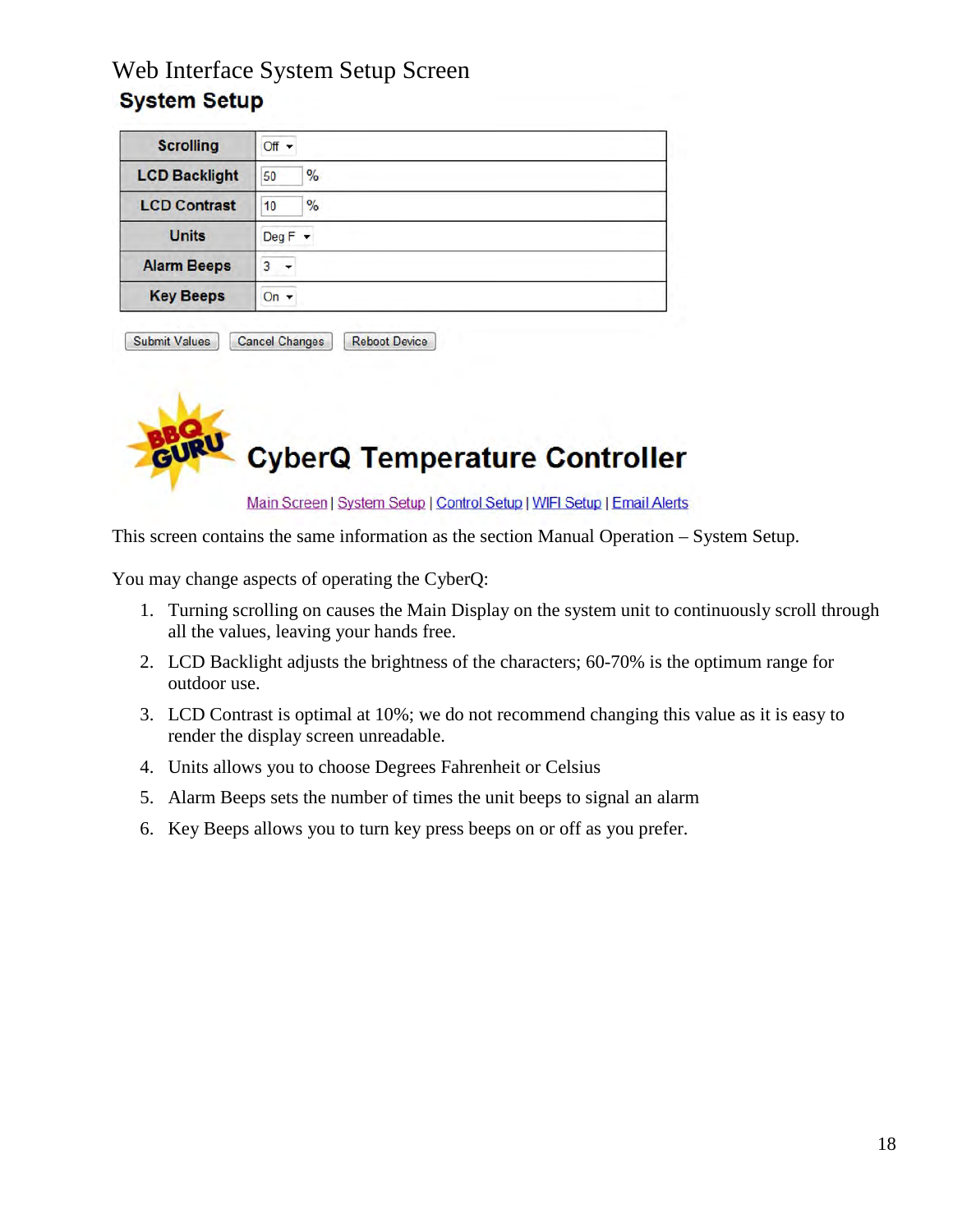### Web Interface Control Setup Screen **Control Setup**

| <b>Cook Hold</b>      | 200<br>F          |
|-----------------------|-------------------|
| <b>Timeout Action</b> | No Action $\star$ |
| <b>Alarm Dev</b>      | F<br>50           |
| Ramp                  | Off               |
| <b>Open Detect</b>    | On $\sim$         |
| <b>Cyc Time</b>       | 6                 |
| <b>Prop Band</b>      | 30                |

| <b>Submit Values</b> | <b>Cancel Changes</b> | <b>Reboot Device</b> |
|----------------------|-----------------------|----------------------|



Main Screen | System Setup | Control Setup | WIFI Setup | Email Alerts

This screen contains the same information as the section Manual Operation – Control Setup.

You may change aspects of cooking with the CyberQ:

- 1. Cook Hold lets you set the pit temp used when the timer counts down to 0.
- 2. Timeout action lets you select what happens when the timer runs out, either nothing, change the pit tem to cook/hold; sound an alarm; or shut down the cooker.
- 3. Alarm Deviation is the amount above or below the cooking setpoint that will trigger an alarm.
- 4. Ramp mode turns the automatic overcooking prevention feature on or off.
- 5. Open Detect turns the overheating prevention feature on or off.
- 6. Cycle Time is the number of seconds between fan pulses; we recommend leaving it at 6.
- 7. Proportional Band is the range of temperatures over which the fan will pulse. 30 degrees generally works well, but if your pit temperature is oscillating over a range of 10 degrees or more and doesn't settle down, you can make the band slightly larger.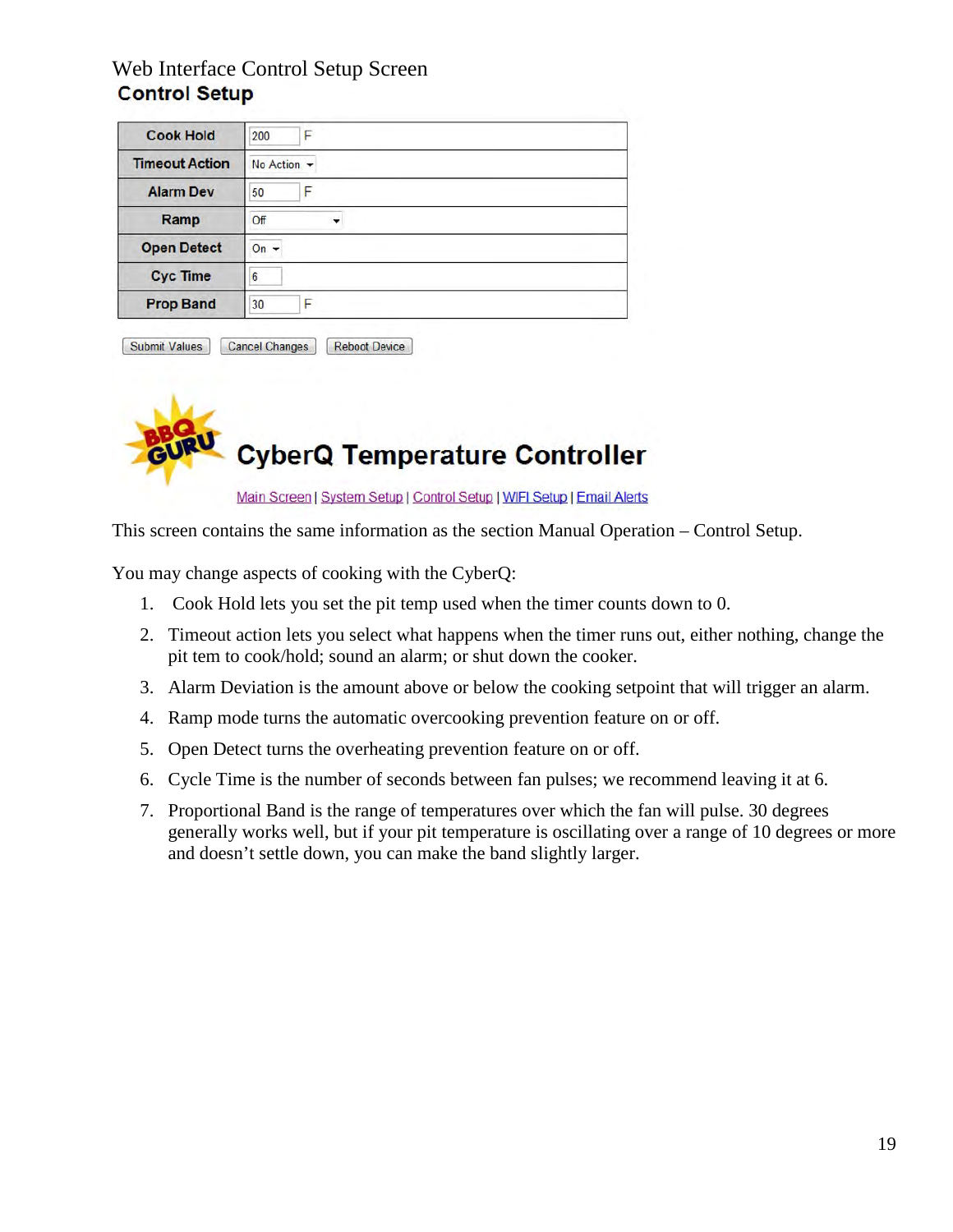# **WIFI Setup**

| <b>MAC Address</b>   | 00:1E:C0:24:0F:A3                                                        |
|----------------------|--------------------------------------------------------------------------|
| <b>FW Version</b>    | 2.3, 2.49.12                                                             |
| <b>HTTP Username</b> |                                                                          |
| <b>HTTP Password</b> | Set either username or password to blank to disable password protection. |
| <b>HTTP Port</b>     | 80                                                                       |
| <b>WIFI Settings</b> | Away                                                                     |

| <b>Home Settings</b>                    |                                                                                                                                                                   |  |  |  |
|-----------------------------------------|-------------------------------------------------------------------------------------------------------------------------------------------------------------------|--|--|--|
| <b>Static IP Address</b>                | 192.168.101.10<br>This is the value used when a.) using Infrastructure mode and DHCP client<br>is turned off or b.) using Ad Hoc mode or c.) using Hot Spot mode. |  |  |  |
| <b>Static Gateway</b><br><b>Address</b> | 192.168.101.1<br>This is the value used when a.) using Infrastructure mode and DHCP client<br>is turned off or b.) using Ad Hoc mode or c.) using Hot Spot mode.  |  |  |  |
| <b>Static Netmask</b><br><b>Address</b> | 255 255 255 0<br>This is the value used when a.) using Infrastructure mode and DHCP client<br>is turned off or b.) using Ad Hoc mode or c.) using Hot Spot mode.  |  |  |  |
| <b>Static DNS</b><br><b>Address</b>     | 192.168.101.10<br>This is the value used when a.) using Infrastructure mode and DHCP client<br>is turned off or b.) using Ad Hoc mode or c.) using Hot Spot mode. |  |  |  |
| <b>WIFI Mode</b>                        | Infrastructure v                                                                                                                                                  |  |  |  |
| <b>DHCP Client</b>                      | On $\sim$<br>This is only used in Infrastructure mode. When in Ad Hoc mode or Hot<br>Spot, device will act as a DHCP Server and DNS Server.                       |  |  |  |
| <b>SSID</b>                             | My Home Network                                                                                                                                                   |  |  |  |
| <b>Encryption</b>                       | WPA2, Phrase                                                                                                                                                      |  |  |  |
| <b>Key</b>                              |                                                                                                                                                                   |  |  |  |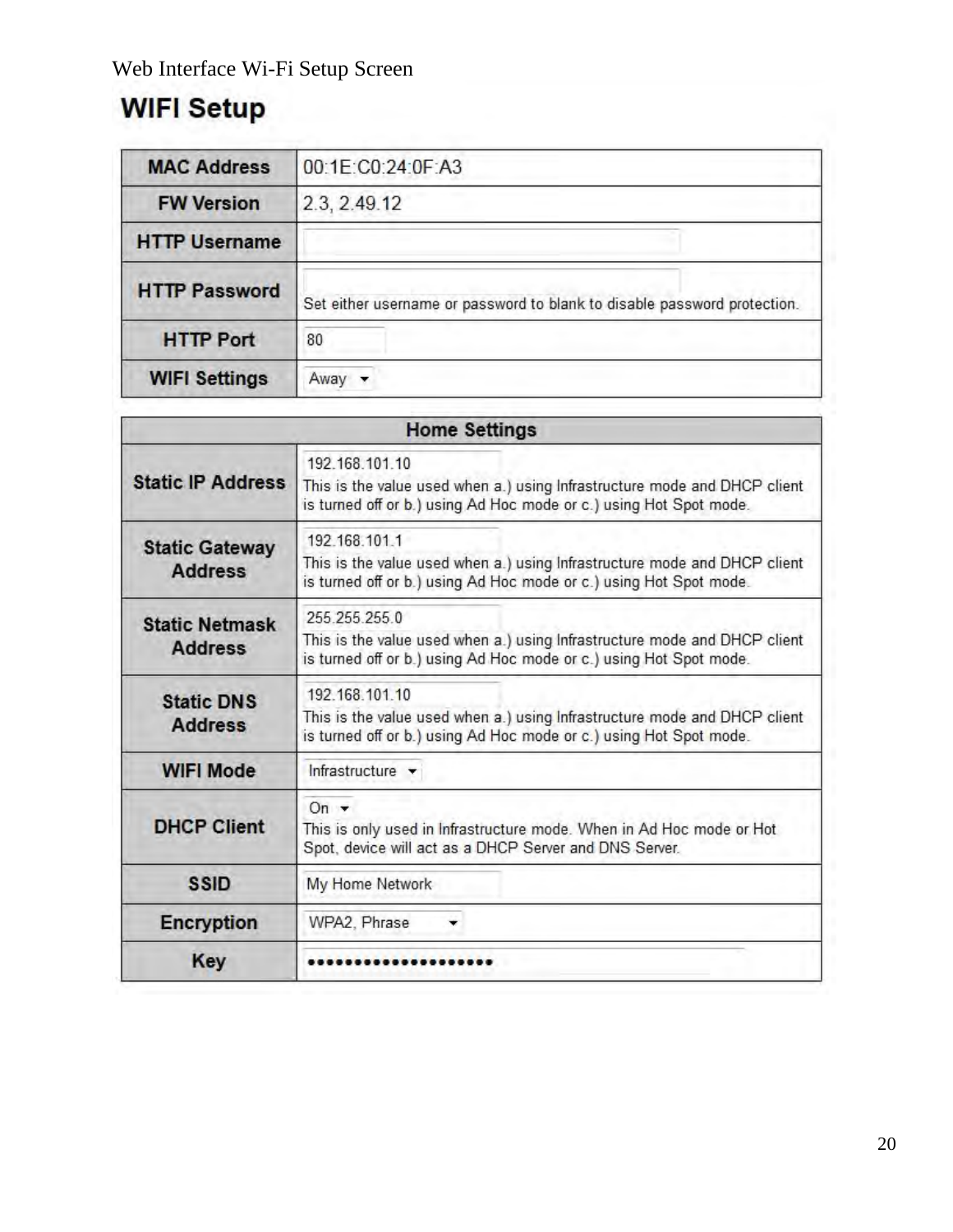| <b>Away Settings</b>                    |                                                                                                                                                                   |  |  |  |
|-----------------------------------------|-------------------------------------------------------------------------------------------------------------------------------------------------------------------|--|--|--|
| <b>Static IP Address</b>                | 192 168 101 10<br>This is the value used when a.) using Infrastructure mode and DHCP client<br>is turned off or b.) using Ad Hoc mode or c.) using Hot Spot mode. |  |  |  |
| <b>Static Gateway</b><br><b>Address</b> | 192 168 101 1<br>This is the value used when a.) using Infrastructure mode and DHCP client<br>is turned off or b.) using Ad Hoc mode or c.) using Hot Spot mode.  |  |  |  |
| <b>Static Netmask</b><br><b>Address</b> | 255 255 255 0<br>This is the value used when a.) using Infrastructure mode and DHCP client<br>is turned off or b.) using Ad Hoc mode or c.) using Hot Spot mode.  |  |  |  |
| <b>Static DNS</b><br><b>Address</b>     | 192.168.101.10<br>This is the value used when a.) using Infrastructure mode and DHCP client<br>is turned off or b.) using Ad Hoc mode or c.) using Hot Spot mode. |  |  |  |
| <b>WIFI Mode</b>                        | Hot Spot                                                                                                                                                          |  |  |  |
| <b>DHCP Client</b>                      | $Off -$<br>This is only used in Infrastructure mode. When in Ad Hoc mode or Hot<br>Spot, device will act as a DHCP Server and DNS Server.                         |  |  |  |
| <b>SSID</b>                             | my CYBERQ Wifi                                                                                                                                                    |  |  |  |
| <b>Encryption</b>                       | WEP40<br>▼                                                                                                                                                        |  |  |  |
| Key                                     |                                                                                                                                                                   |  |  |  |

#### These parameters require a power-cycle.

|  | Submit Values   Cancel Changes   Perform WIFI Scan   Reboot Device |  |
|--|--------------------------------------------------------------------|--|
|  |                                                                    |  |



In general, we recommend that only the last four items be modified from the top panel:

- 1. An HTTP username and password can be entered that will restrict access to unauthorized users getting access from the Internet. If no username and password are entered, general access to everything is allowed.
- 2. HTTP Port can be changed if your ISP or router blocks port 80 for internal use.
- 3. The value of Wifi Settings determines which network configuration will be used the next time the CyberQ is booted.

If you will be using your CyberQ in hot-spot mode near other units (i.e. at a competition), you can eliminate interference by changing the SSID and/or the Key. The hot-spot uses a WEP 40 key of 10 characters comprised of numbers 0-9 and upper-case letters A-F.

 $\mathbb{Z}$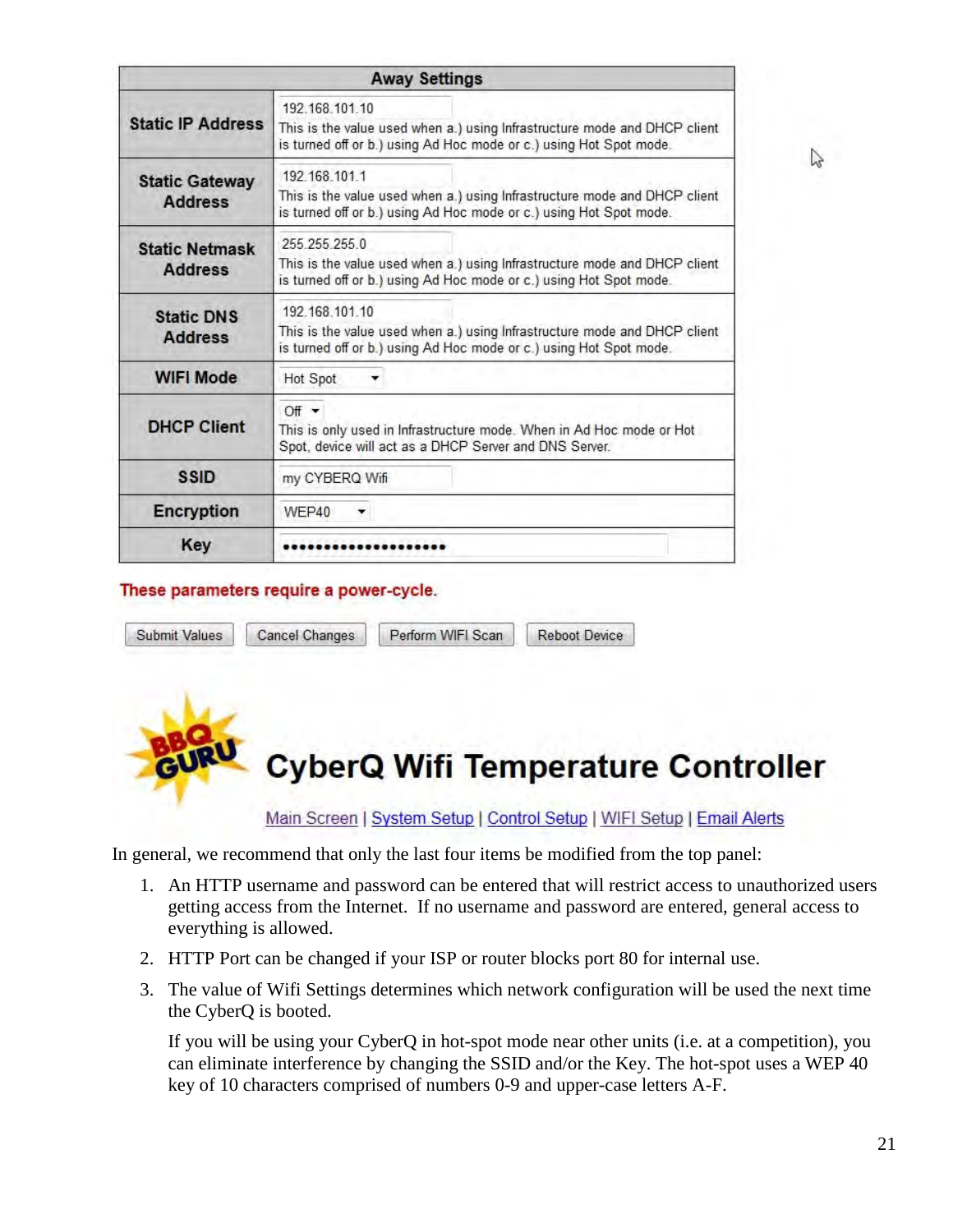# **E-Mail Setup**

| <b>SMTP Hostname</b>                                    | mail.cybergmail.com                                                                                             |  |
|---------------------------------------------------------|-----------------------------------------------------------------------------------------------------------------|--|
| <b>SMTP TCP Port</b>                                    | 587<br>Set to 0 to disable all E-mail functionality. The default port for most<br>SMTP servers is 25.           |  |
| <b>SMTP</b><br><b>Authentication</b><br><b>Username</b> | user@cyberqmail.com<br>Leave blank if no authentication needed                                                  |  |
| <b>SMTP</b><br>Authentication<br>Password               | <br>Leave blank if no authentication needed                                                                     |  |
| <b>Email Recepient</b>                                  | YOUR EMAIL ADDRESS                                                                                              |  |
| <b>Email From</b>                                       | user@cyberqmail.com                                                                                             |  |
| <b>Email Subject</b>                                    | Temperature Controller Status E-Mail                                                                            |  |
| <b>Email Alert</b><br>Interval (minutes)                | $\Omega$<br>Set to 0 to turn off alarm interval. If alarm interval is off, only alarms will<br>cause an e-mail. |  |
| <b>Email Now</b>                                        | Form must be submitted with this checked for e-mail to be sent now.                                             |  |

# **Status**

| <b>Email Attempts</b>            | O |  |
|----------------------------------|---|--|
| <b>Email Success</b>             | υ |  |
| <b>Minutes since last</b><br>try |   |  |
| Minutes since last<br>interval   |   |  |

### These parameters require a power-cycle.

Submit Values

Cancel Changes

Reboot Device

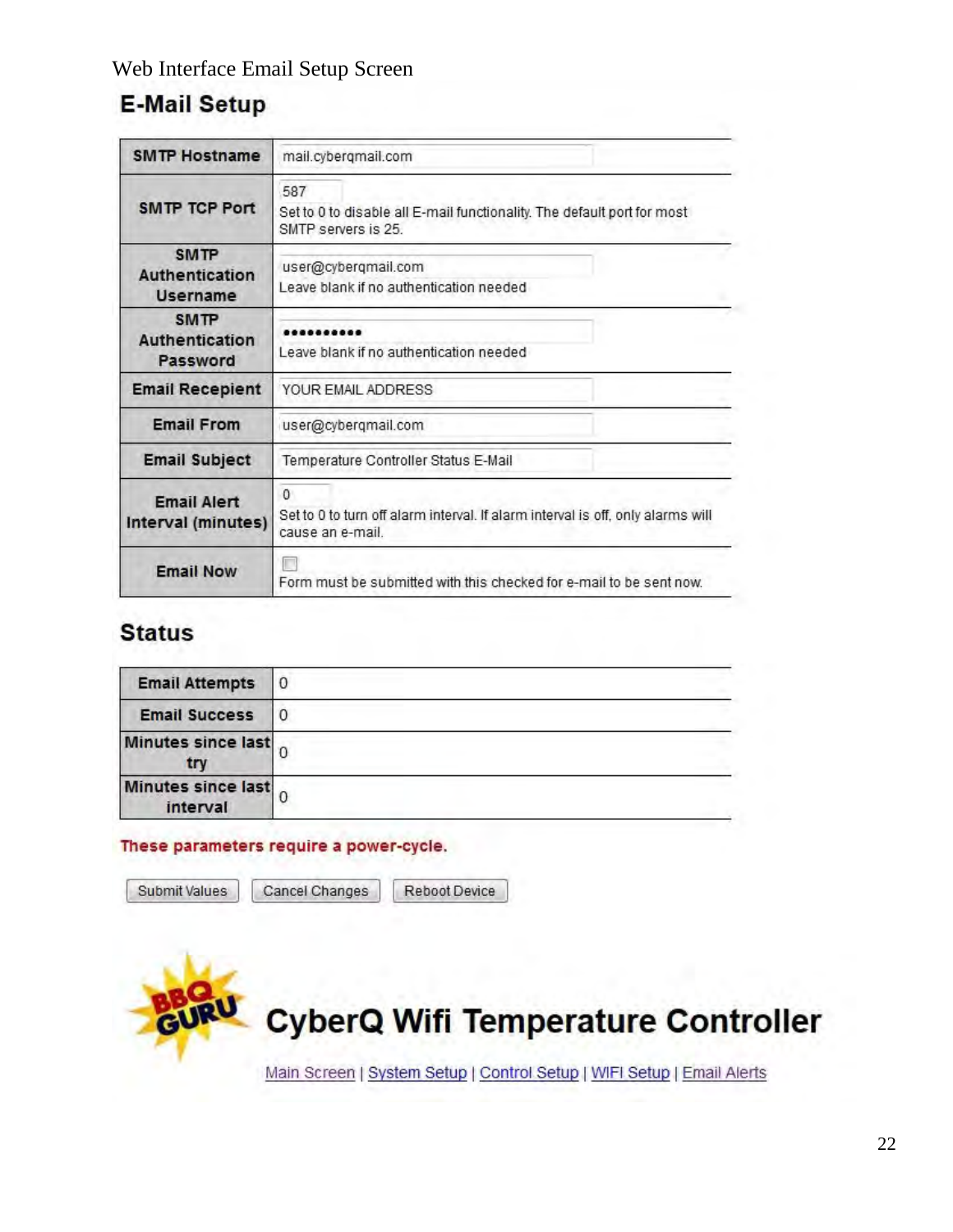This screen is not available in the section Manual Operation.

CyberQ Wi-Fi Email Alert Setup Instructions:

NOTE: This feature works only in infrastructure mode, when connected to the internet.

- 1. You must be in infrastructure mode and connected to a router to use email alerts
- 2. Open the CyberQ Wi-Fi email setup webpage
- 3. Fill out the fields as per the information below
- 4. Set the email alert interval. This will determine how often you receive emails. Set to 0 to send only email alarms.

Email Setup Values:

SMTP Hostname: mail.cyberqmail.com

SMTP TCP Port: 587

SMTP Auth. Username: user@cyberqmail.com

SMTP Auth. Password: 1234abcdef

Email Recipient: johndoe@hotmail.com is just an example (this is the email address you want to receive the emails at)

Email From: [user@cyberqmail.com](mailto:user@cyberqmail.com) 

The email Alert Interval can be set from 0-999 minutes.

The email will be sent in the form of the following text:

Alarm: Cook Low Deviation Cook Temp: 250 F Food 1 Temp: 123 F Food 2 Temp: 145 F Food 3 Temp: 153 F Output: 55% Timer: 14:00:00

Sending Emails to your cell phone as text: Here are the steps for sending an email to your phone.

The email address will be the cell phone number followed by the carrier extension. An example email address would be 8565551111@vtext.com for cell phone number 856-555-1111 with Verizon Wireless as a service provider. Some of the more popular cell phone carrier extensions are listed below. The extension can be obtained from your service provider.

Some examples are: Verizon Wireless: (cell#)@vtext.com AT&T: (cell#)@txt.att.net T-Mobile: (cell#)@tmomail.net Sprint: (cell#)@messaging.sprintpcs.com

An alternate way to receive email alerts on your phone is to check the email address specified in email alerts with a web-enabled phone.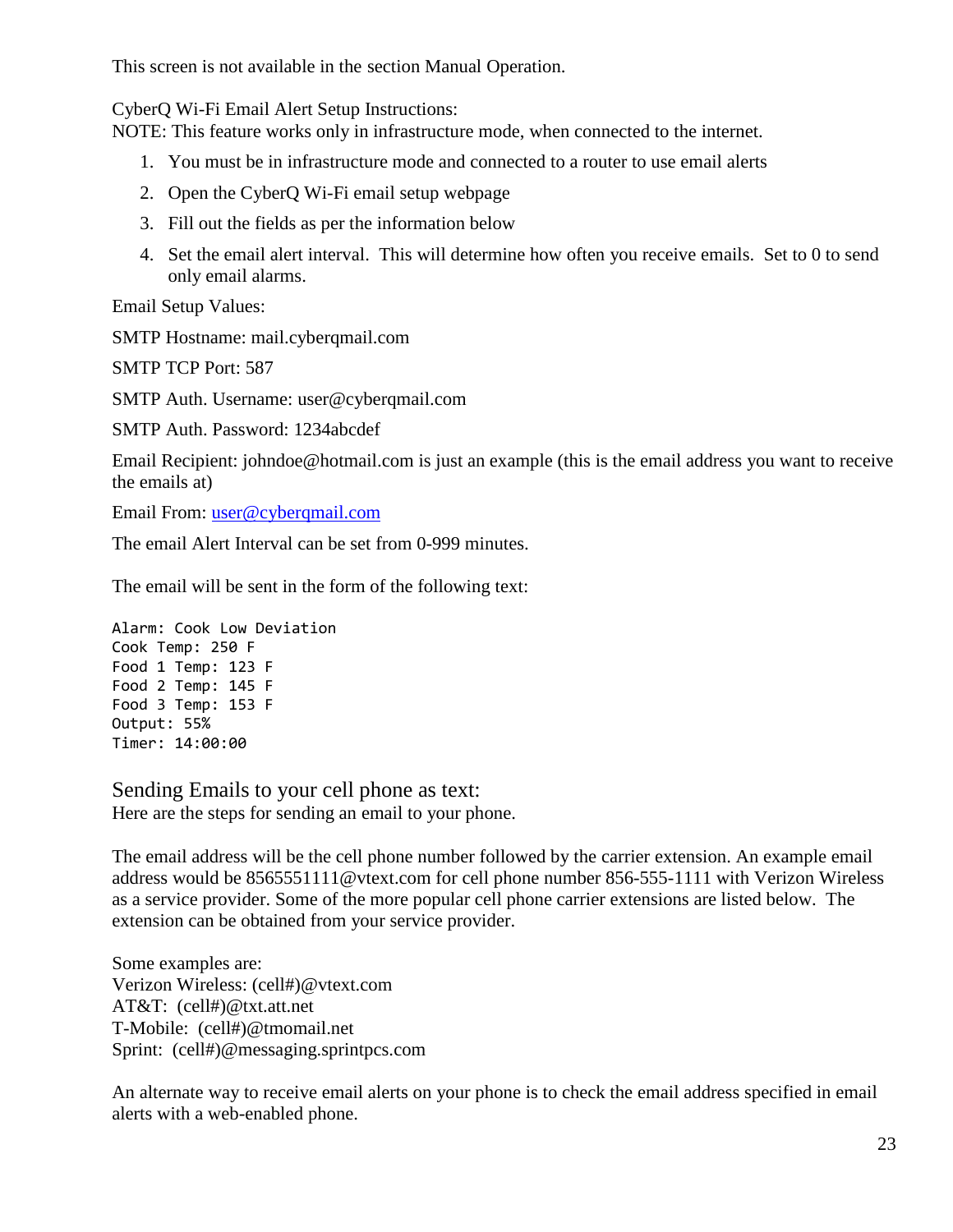# <span id="page-23-0"></span>**13. Building a Proper Fire for Good Control**

How you build the fire in your pit is critical for good control, especially at low cooking temperatures. Stack the charcoal inside your pit so it's shaped like a pyramid, small at the top and large at the bottom. Light the fire by lighting a few coals at the top. Do not over-fire the charcoal or light it at the bottom, because this will only cause your pit to over-fire during startup. Some overshoot is normal; try setting your cook temp 15-20 degrees low when starting and raising it after your meat is on and the temperature has stabilized.

### Eliminating Large Fluctuations in the Pit Temperature

Normally, the CyberQ Wi-Fi will be able to adjust the airflow via the blower to deliver precise control and no damper adjustment will be required. If the pit has become over-fired or if you built the fire too big, you may see large temperature swings (+/- 10 degrees or more). To eliminate this you may need to restrict the airflow by adjusting the blower damper. A good rule of thumb is that if you see large temperature swings, try closing the damper to half the current setting; the pit should stabilize within 10- 15 minutes after adjustment.

### Extinguishing the Pit

If there is fuel left over from the cook, you can save this fuel by shutting any open dampers or removing the blower and insert the kill plug into the fan adapter. This should put the fire out in about 30-45 min.

# <span id="page-23-1"></span>**14. Firmware Updates**

Firmware updates are available for download from our website at no charge. Because updates replace pre-existing data and settings, you should make note of your Wi-Fi, email and other settings prior to installing the update. NOTE THAT ONLY UNITS WITH SERIES 2.4X HARDWARE CAN BE UPDATED to v2.0 or higher!! The hardware series is shown on the Wi-Fi Setup Web Page; it is the second number shown on the Firmware version line.

### **PC Users Firmware Update in Hot-Spot Mode**

Here are the Firmware update steps:

- 1. Reset the CyberQ Wi-Fi to Factory defaults by holding down all four arrow keys until the display shows "RESETTING EEPROM".
- 2. Connect to the control via hot-spot mode from your PC. (If you want to use ad hoc mode to update from v1.7 or earlier, you will need a Windows 7 PC or a Macintosh.)
- 3. Download the updater app from the support section of [www.bbqguru.com.](http://www.bbqguru.com/) Right-click on the zipped folder and select Extract All. This will create an uncompressed working folder. Inside the folder is an instructions file; follow the steps carefully. When you are asked to provide an IP address, use 192.168.101.10. If you are successful, the unit will reboot ad display the new firmware number on the openin screen.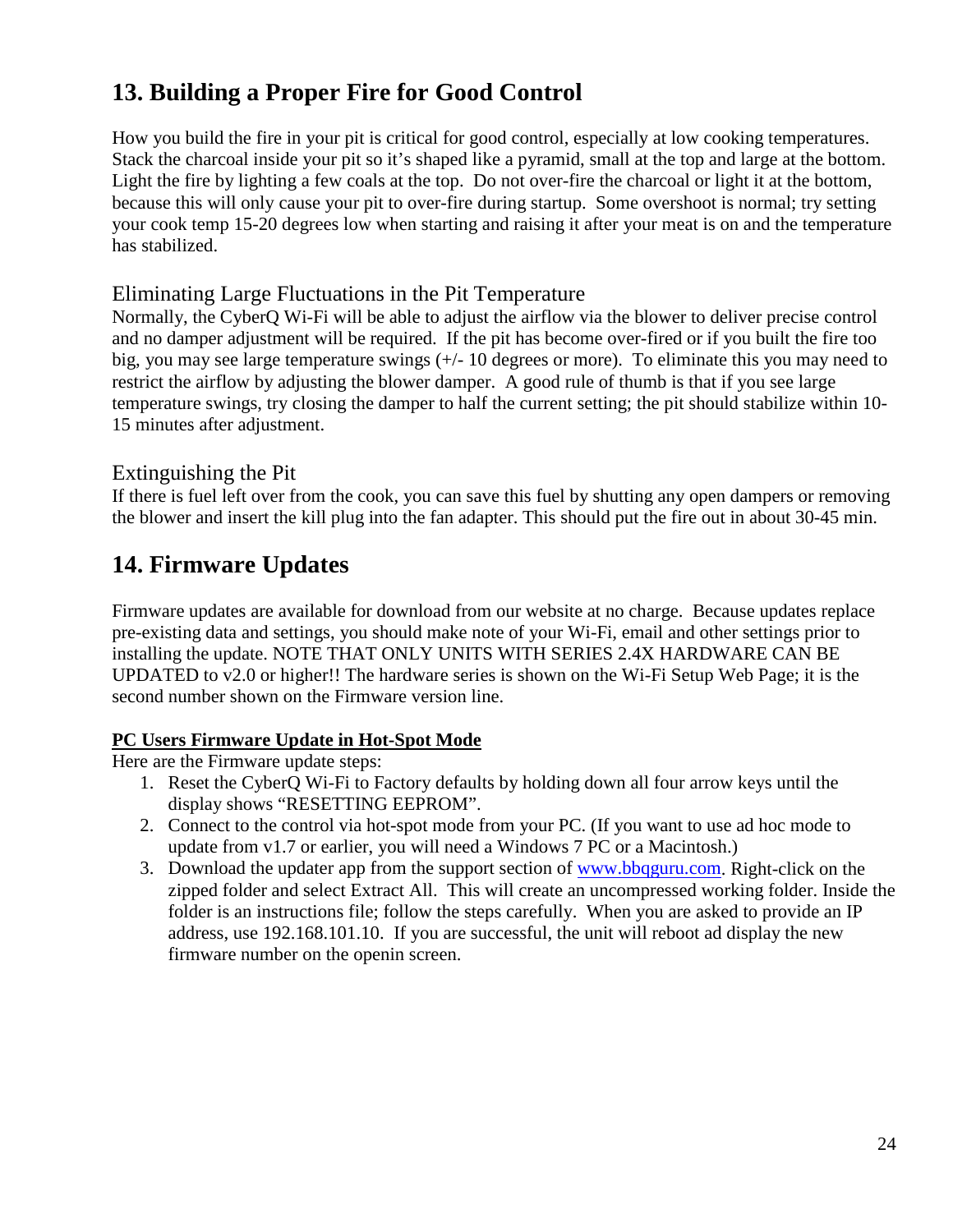### **PC Users Firmware Update in Infrastructure Mode**

Here are the Firmware update steps:

- 1. Connect to the CyberQ from your PC.
- 2. Download the updater app from the support section of [www.bbqguru.com.](http://www.bbqguru.com/) Right-click on the zipped folder and select Extract All. This will create an uncompressed working folder. Inside the folder is an instructions file; follow the steps carefully. When you are asked to provide an IP address, use 192.168.101.10. If you are successful, the unit will reboot ad display the new firmware number on the openin screen. Go to a command prompt to invoke the TFTP commands: To get to a command prompt on a Windows XP computer go to Start > Programs > Accessories > Command Prompt. On Windows Vista or 7 go to the Start menu and search on command prompt.

### **MAC OS X Users**

Mac OSX has a command line TFTP Client; it is called Terminal and is found in the Utilities folder. Download the Mac updater file from the support section of [www.bbqguru.com.](http://www.bbqguru.com/) Inside the uncompressed folder are two files, tcimage.bin and tcboot.bin. Move these files into the root level of your Mac's Home folder (open a Finder window and choose Home under the Go menu).

Now, go to Applications>Utilities and double-click on Terminal. Enter the following commands:

*Home folder name>* tftp 192.168.101.10 (or your CyberQ infrastructure IP address) tftp> binary tftp> timeout 60 tftp> put tcimage.bin tftp> put tcboot.bin tftp> quit

Your CyberQ should reboot and display the new firmware number on the opening screen.

# <span id="page-24-0"></span>**15. LIMITED WARRANTY**

### **Return criteria**

To qualify, all returns and exchanges must be accompanied by the original receipt, the original documentation, instruction manuals, parts and components (including probes, controller, and accessories) and the original manufacturer packaging. Failure to include such items may prevent or delay your refund or exchange.

Items must be in a condition that permits us to resell them. The BBQ Guru will not accept the following items for return: (i) items that have been personalized or customized: (ii) special order items, if not part of the BBQ Guru retail sales offering (iii) items that have been used, altered or that show wear or damage; (iv) gift cards (v) services.

**DigiQ DX2, CyberQ Wi-Fi and PartyQ controls and fans** (2 Year limited warranty) The BBQ Guru warrants this product to be free from defect in workmanship and materials for a period of 2 years from the date of purchase.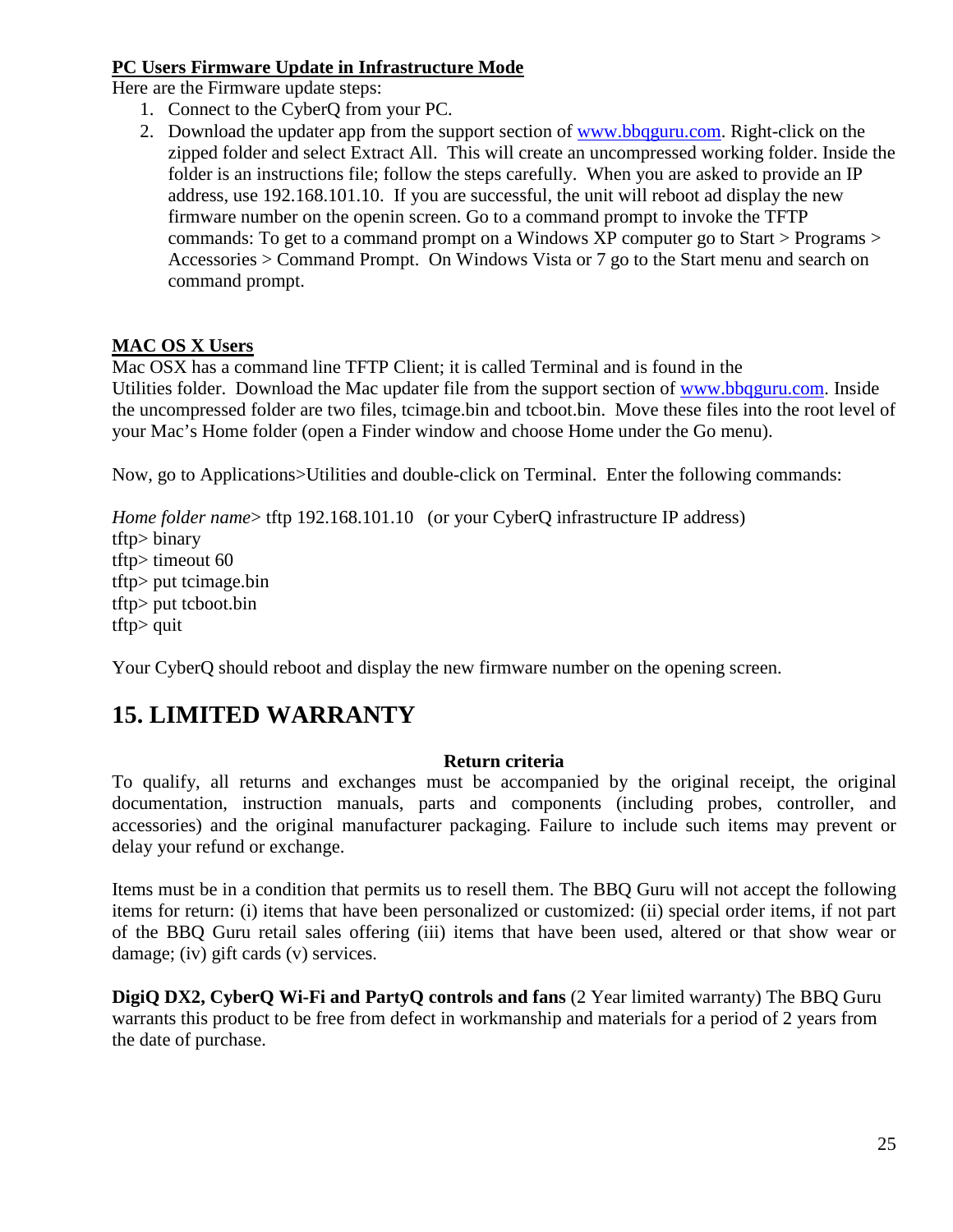**Pit/Food Probes, Power Packs, and other Accessories** (90 day limited warranty) The BBQ Guru warrants these products to be free from defect in workmanship and materials for a period of 90 days from the date of purchase.

Should the unit malfunction within the warranty period, you must get a Return Material Authorization (RMA) number to return it to the factory by emailing a description of your problem and your name, address, email, phone number, and date of purchase to [customerservice@thebbqguru.com.](mailto:customerservice@thebbqguru.com) If defective, it will be repaired or replaced (at the discretion of BBQ Guru) at no cost. There are no user serviceable parts on this unit.

This warranty is void if the unit shows evidence of tampering or being subjected to moisture, excessive heat, corrosion or other misuse. Components with excessive wear or damage due to misuse will not be covered under warranty.

If your control, probe power pack or fan is malfunctioning and is out of warranty, we may be able to troubleshoot it by phone or email. If it is determined that your part has been damaged in any way during use we will recommend that you purchase a new part.

The BBQ Guru shall not be responsible for any damage or losses, however caused, which may be experienced as a result of the installation or use of this product.

# <span id="page-25-0"></span>**16. Wi-Fi Specifications**

Under ideal conditions with no obstructions, the CyberQ Wi-Fi can achieve a range of up to 1000 ft. (line of sight, outdoors). Indoors, the range in unpredictable and depends greatly on the building construction. The indoor range is typically 50-150 feet.

# <span id="page-25-1"></span>**17. FAQ**

### **My monitoring device shows I am connected to the CyberQ Wi-Fi, but I can't view the webpages.**

- 1. The CyberQ may have lost connection after a temporary signal loss. To regain access, powercycle the CyberQ Wi-Fi by unplugging and replugging the power cord. Check to see that your device(s) reconnect.
- 2. Double check the CyberQ Wi-Fi's ip address. If you did not reserve a network address when setting up infrastructure mode, your router may assign a different address.
- 3. Interference from other 2.4GHz such as cordless phones and wireless networked devices may cause interference with the CyberQ Wi-Fi and prevent a reliable connection. It is the customer's responsibility to diagnose the source of the interference and determine which devices need to be turned off or eliminated from the installation.

### **Why doesn't the CyberQ Wi-Fi show up in the list of DHCP clients on my router?**

- 1. Check to make sure that your router is set to support 802.11g wireless devices.
- 2. Check to make sure that the CyberQ Wi-Fi is set to infrastructure mode and that the SSID, Key, and Encryption type all match your router, and that DHCP is turned on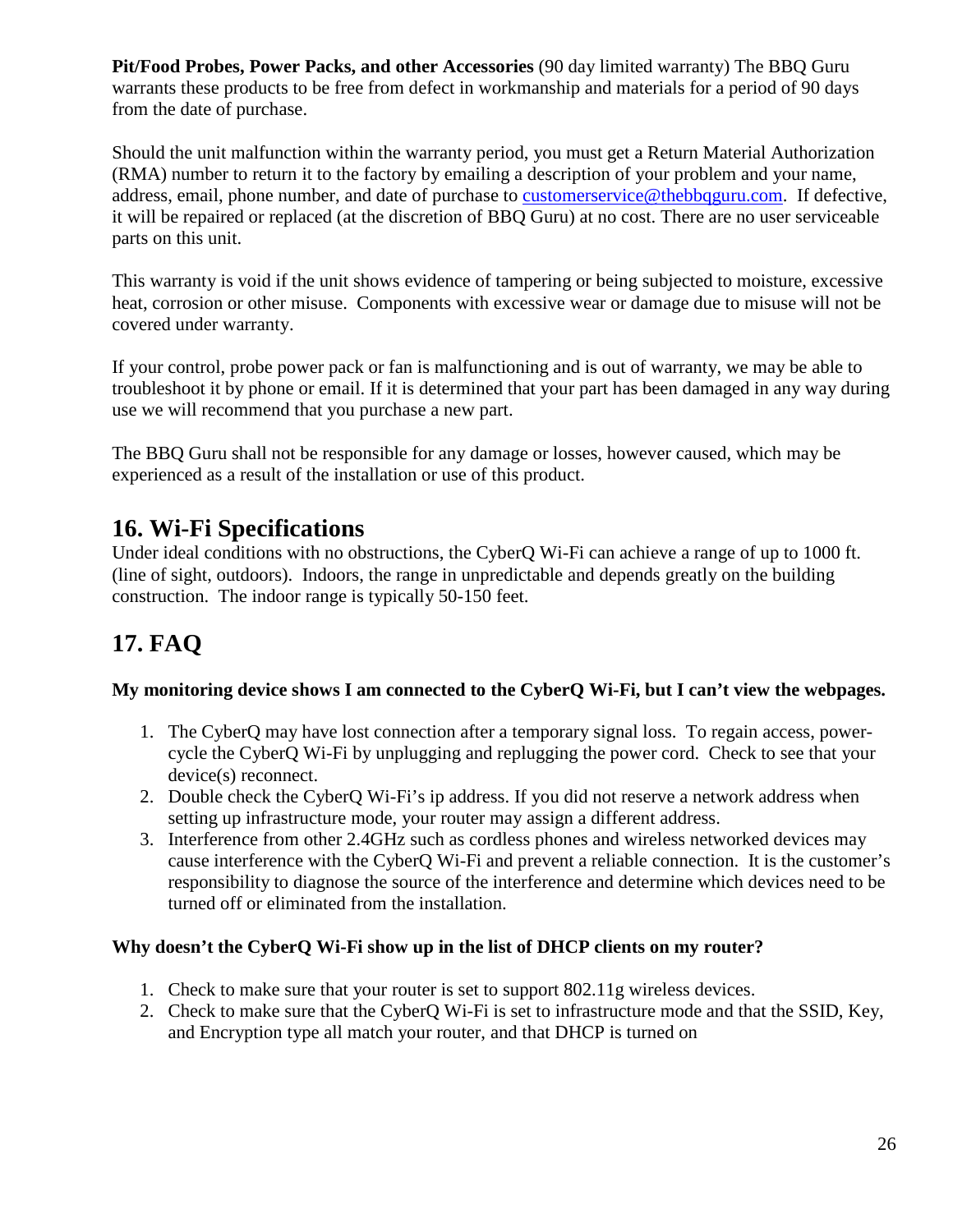### **My router shows the CyberQ Wi-Fi in the client list, but I cannot access the CyberQ Wi-Fi from a computer on the same LAN.**

- 1. Reset the router and when it comes up, reset the CyberQ Wi-Fi.
- 2. Try updating your router firmware.
- 3. Try a different router.

#### **I am trying to setup the CyberQ in infrastructure mode. I have verified my settings for SSID, ENCRYPTION and KEY, but no IP address is shown during power up of the CyberQ.**

If you have a dual-band router and use the same SSID and password for both bands, change them for the 5GHz band. If your network uses more than one router, make sure the extender routers are set up to be wireless access points (WAPs). Otherwise, the routers may firewall each other.

#### **How do I change the Name (SSID) and Password (KEY) for my CyberQ Wi-Fi?**

From the web interface:

- 1. Connect using hot-spot mode, enter the CyberQ's IP address in your browser.
- 2. Click on the Wi-Fi setup tab.
- 3. Change the SSID and the KEY entries.
- 4. Power-cycle the CyberQ.

From the front panel keys:

- 1. Hold down UP and DOWN until SYSTEM SETUP is displayed.
- 2. Press RIGHT until you see WI-FI SETUP.
- 3. Press DOWN until SSID is displayed.
- 4. Press MODIFY/ENTER to modify the SSID. Adjust the value using the UP/DOWN and LEFT/RIGHT. When you done changing the value, press the MODIFY/ENTER.
- 5. Press DOWN until KEY is displayed.
- 6. Press MODIFY/ENTER to modify the SSID. Adjust the value using the UP/DOWN and LEFT/RIGHT. When you done changing the value, press the MODIFY/ENTER.
- 7. Power-cycle the CyberQ.

### **Why can't I send emails from the CyberQ Wi-Fi?**

The CyberQ Wi-Fi must first be linked to a router in infrastructure mode so that it has Internet access. Secondly, the CyberQ Wi-Fi only supports non-SSL SMTP email servers. We have created our own non-SSL SMTP mail server to forward your email alerts to the email address of your choice.

The Email From field must have a valid email address of .com or .net.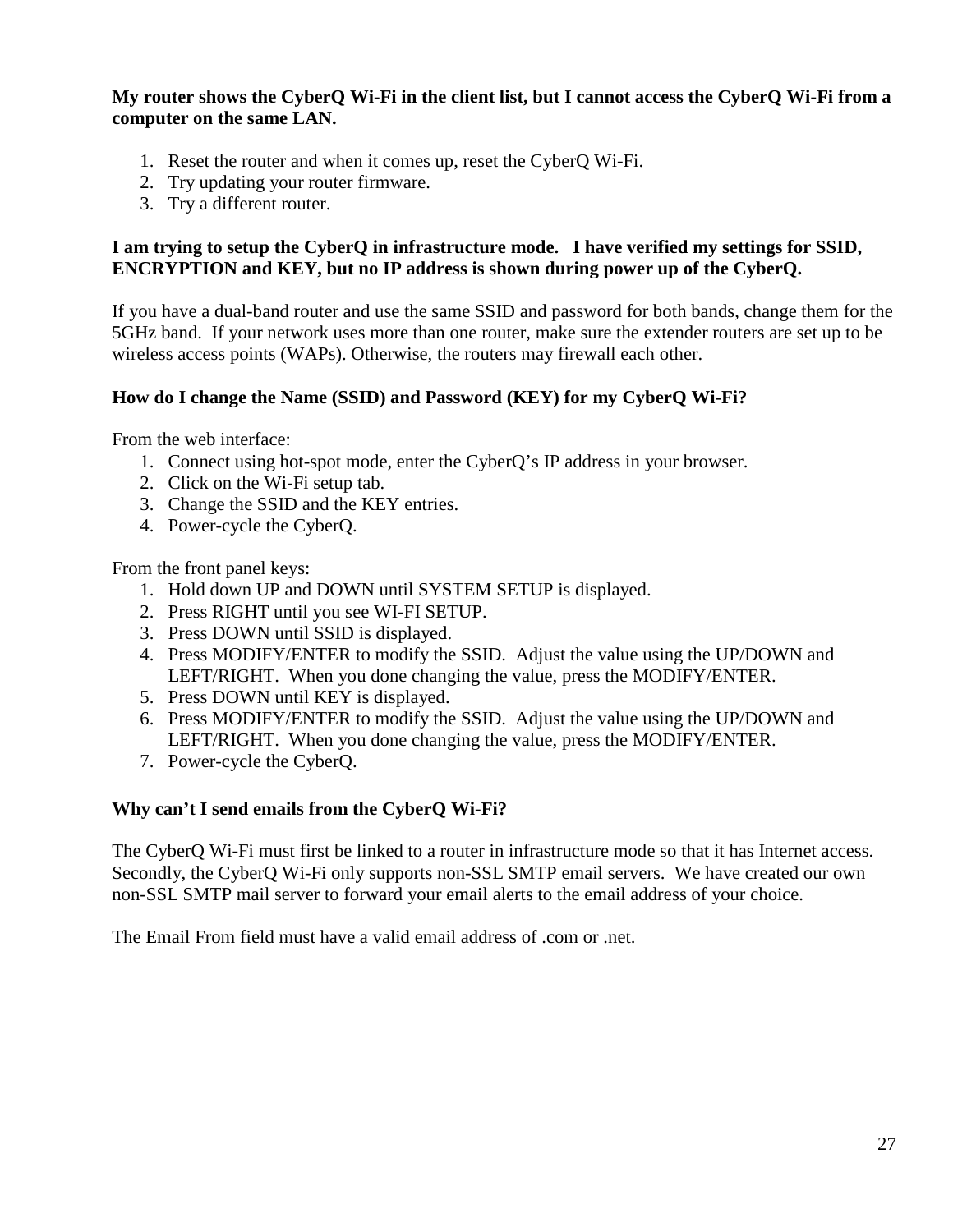### **I can't get port forwarding working correctly to allow remote web access. I am successfully connected in infrastructure mode and I have setup incoming TCP requests at port 80 to point to the CyberQ Wi-Fi's ip address, but I still cannot access it using my public IP address.**

Check with your ISP or your router manufacturer, sometimes they block or reserve incoming ports.

If your network setup includes more than one router (usually to extend network range), they can firewall each other. You can link the CyberQ to the router that connects directly to the Internet, or set up the extension router so that its DHCP function is turned off (sometimes called Bridge or AP mode). This can be a complex process and you may have to consult your ISP or router manufacturer.

# <span id="page-27-0"></span>**18. Glossary of Networking Terms**

**DHCP** (Dynamic Host Configuration Protocol) – This basically means that IP addresses are not static, they can changed at any time. In the case of ISP DHCP, it means that your ISP can change your public IP address. In case of DHCP enabled on your router, it means that your router can change the local IP addresses of attached devices at any time.

**DNS -** Domain Name System is the method by which website or domain names are translated into IP addresses. Specify such an address manually, according to the information provided by the ISP. For 99% of applications you don't have to deal with this; This parameter in the CyberQ Wi-Fi is reserved for advanced IT personnel.

**Hot-spot Mode** – This mode of the CyberQ Wi-Fi allows direct connection and access from mobile devices or PCs. In this mode, the CyberQ Wi-Fi actually functions as a mini Wi-Fi router, though it does not provide Internet access.

**Infrastructure Mode** – This mode of the CyberQ Wi-Fi links to a wireless router, providing other devices on your network access to its internal data plus features requiring Internet access.

**IP Address** - An IP address (Internet Protocol) address is your computer's equivalent of your postal address and just like the mail service, each computer has to have its own address so that it will only receive the information that is meant for it and not anything that is meant for someone else.

Your Public IP address is the address that is assigned to you by your ISP. The Private IP addresses on your network is generally assigned to your computers and devices by your router.

**ISP** (Internet Service Provider) – The company that sells you internet service, i.e. Comcast, Verizon, etc.

**Key** – This is the encryption key. The types of encryption are shown below:

**WEP** - Wired Equivalent Privacy. This was the original security setting on wireless networks. In the CyberQ Wi-Fi, it must be a value containing the characters 1,2,3,4,5,6,7,8,9,A,B,C,D,E,F (hexadecimal value). WEP 40 requires 10 Characters, WEP104 requires 26 characters.

**WPA** - Wi-Fi Protected Access. Provides better encryption than WEP and also has user authentication.

**WPA2** - a more secure version of WPA which provides "government grade" security. There are two versions of WPA2 - Personal & Enterprise.

**WPA AUTO** – Automatically selects a WPA or WPA2 network **WPA or WPA2 PHRA** – Uses a passphrase instead of hex values.

**OPEN** – No encryption.

**MAC Address** (Media Access Control) Tthis is the ID of computers and other network devices. It never changes and is assigned to the device when it is manufactured. Each device has a unique address

**Net Mask Address -** Bundled with an IP address there is always a "Netmask" value. The Netmask, together with the IP address, defines the network the computer belongs to, that is which other IP addresses the computer can touch directly in the same LAN. For 99% of applications you don't have to deal with this. This parameter in the CyberQ Wi-Fi is reserved for advanced IT personnel.